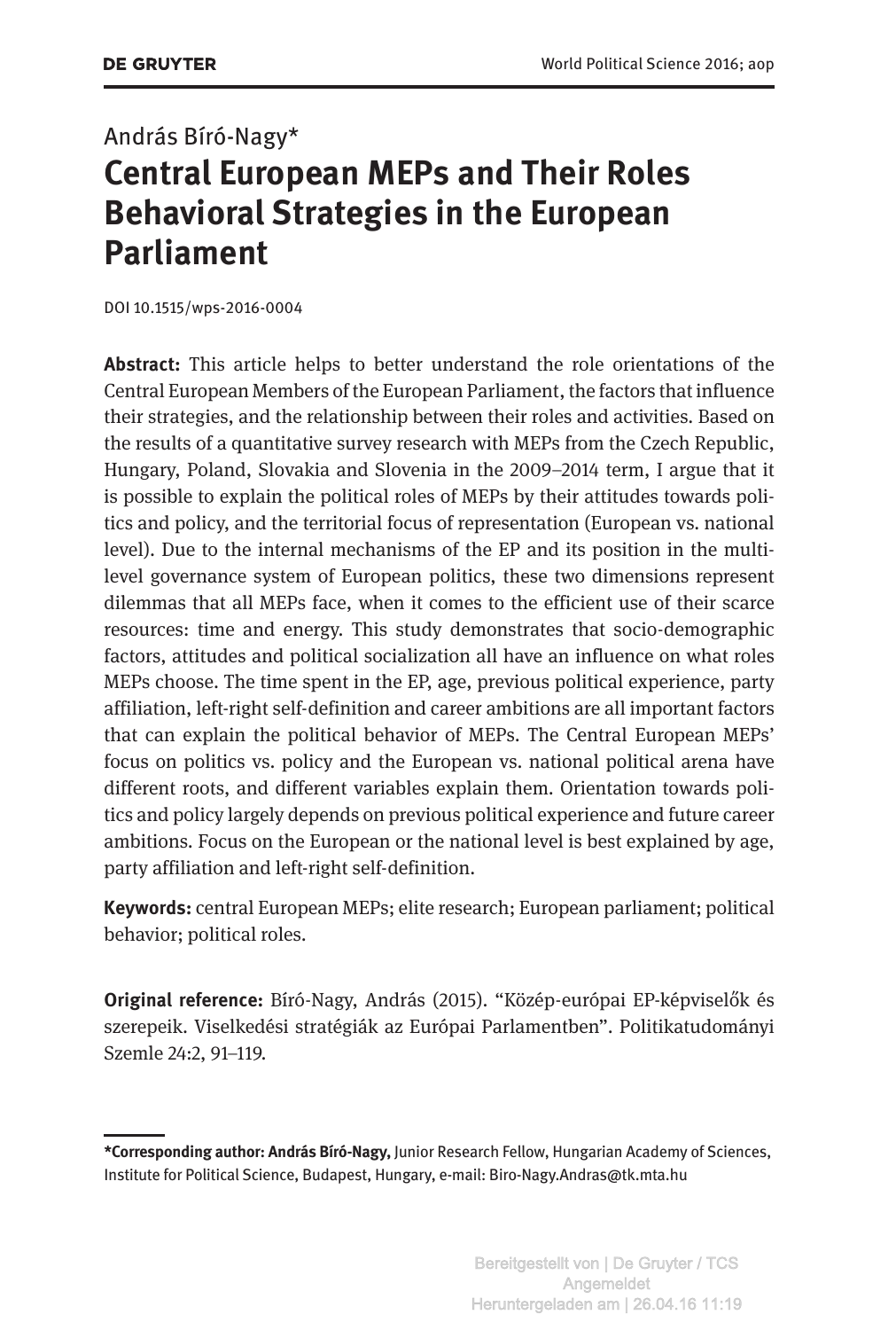## **1 Introduction**

Until recently, academic research about the European Parliament has neglected those who, uniquely in the institutional framework of the European Union, are elected directly: the Members of the European Parliament. Undoubtedly, the EP went through significant institutional developments since the first direct election of 1979; it evolved from a "fig leaf" into a "co-legislature" (Corbett et al. 2011: p. 3). In the case of this constantly changing, expanding, and increasingly powerful institution, it has been the historic development of the European Parliament which captured academic curiosity. The Europe-wide direct election generated considerable attention from researchers as well, along with the topics of dynamics of party politics, inter-party competition, and party cohesion. Since the European Parliament's role can only be understood as a part of the European institutional system, the fourth main pillar of scholarship on the EP was made up of analyses of its place within the European Union's institutional matrix and its interrelationship with other EU bodies (Hix et al. 2002).

The starting point for this study is that no institution can be understood without focusing on the actors who fill the institution with content and formulate strategies for adaptation to formal and informal rules. From the second half of the 1990s, it was this realization which drove the authors of pioneering research on MEPs (Katz 1997; Scarrow 1997; Norris 1999; Wessels 1999), who have completed significant achievements in exploring topics such as career paths, parliamentary recruitment, and representatives' perceptions of their own roles. The 21st century brought considerable progress in the examination of MEP voting behavior (Hix et al. 2007), intra-EP activity (McElroy 2006; Yordanova 2009), and the relationships between representatives and parliamentary groups (Hix and Noury 2009). In the following pages, I will describe the role orientations of Central European MEPs, and this analysis will include their activities within and outside of the European Parliament.

In this study, I refer to those states from the Central European region which acceded to the European Union in 2004 as Central European countries. For the Czech Republic, Hungary, Poland, Slovakia and Slovenia, it was not only the history of the previous decades – the decades of socialism and the subsequent democratic transition – which resulted in a similar context for the development of political elites, but also the first decade after the 2004 enlargement of the EU. These 10 years allow for enough time to assess how the Central European political elite became Europeanized (Semenova et al. 2014) on a new platform: the European Parliament. In terms of their political role orientations, which factors influence them most (Katz 1997; Farrell and Scully 2003; Navarro 2008), and how do these manifest themselves in their activities inside and outside the EP? I examine Central European MEPs in light of these questions. In all cases where attitudes of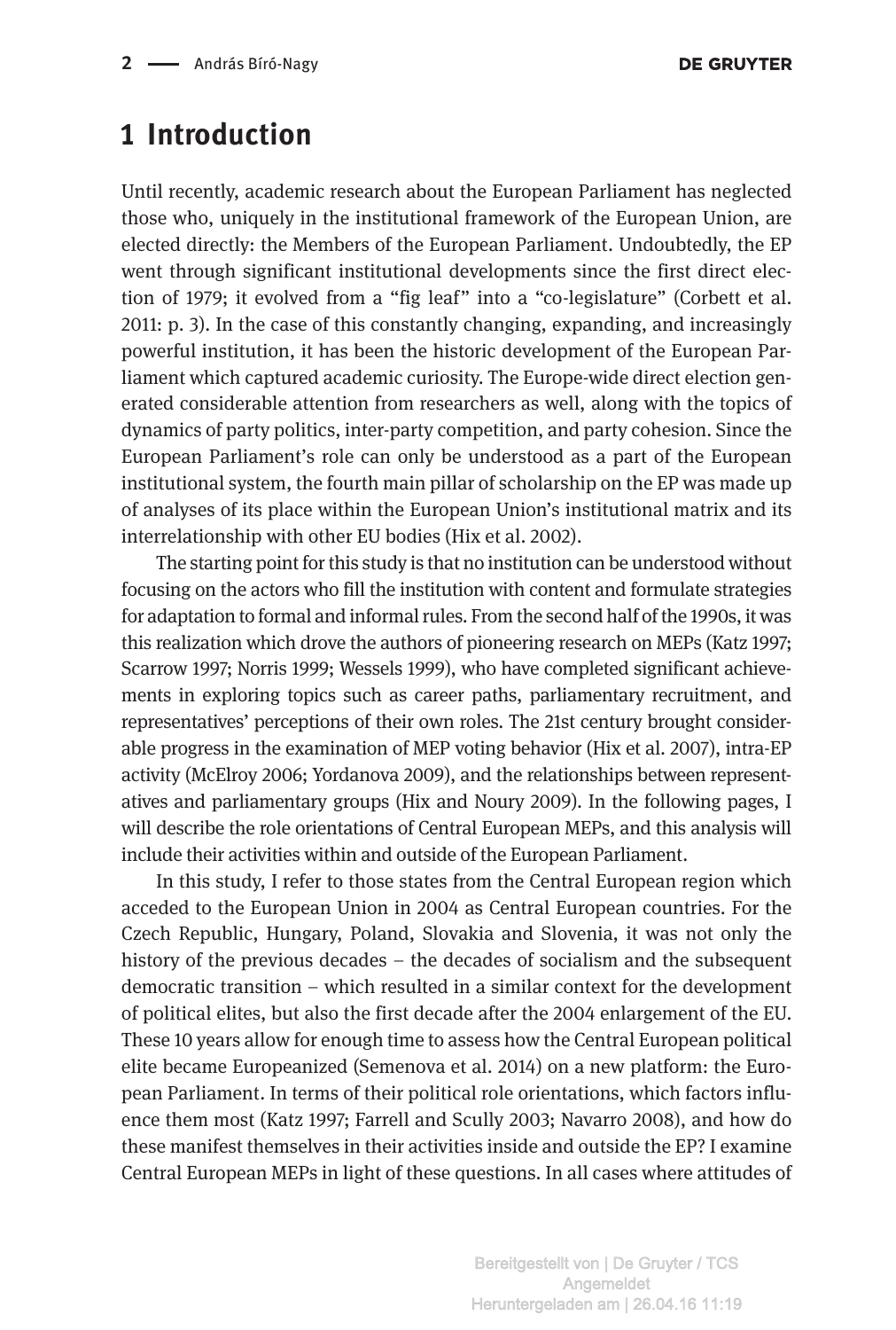MEPs were necessary for providing answers, I relied on data from questionnaires answered by the Central European legislators of the 2009–2014 term.

In terms of its genre, this article is a neo-institutionalist elite research. Consequently, it places an emphasis on the effects of institutional frameworks on political behavior, but it also considers individual preferences (career plans, ideological positions, political experience) as significant factors. When developing the role typology used to identify dominant role perceptions, Strøm's (1997) theory on politicians' use of "scarce resources" served as an important influence. Along with his co-authors, Corbett et al. (2011: p. 64), who is an MEP himself, contended that "the main constraint on members is time." Because of scarce resources, MEPs have to simultaneously determine their priorities when it comes to time spent on European and national policies and decide on what activities to focus on within the EP, in terms of their relationships with other EU institutions, and political and nonpolitical actors external to the EP. Due to concerns of re-election, it is impossible to completely ignore one's relationship to national politics. On the other hand, from the perspective of a European career, it is similarly difficult to neglect the drive to gain prestige in Brussels and Strasbourg through the quality of the representative's work, along with acquired tasks and positions. What strategic decisions a politician will make in these fields will be the result of individual deliberation. The same is true of the degree an MEP will make use of committee work to specialize in a given field. Should a parliamentarian be a generalist, or is it best to become an expert in a specific area? This, too, is a dilemma which requires legislators to make a choice.

In the first two parts I introduce the hypotheses of the study and the selected methodology, with special attention paid to a field research conducted through a questionnaire-based representative survey covering 40% of Central European MEPs in the 2009–2014 term. The third chapter identifies the fault lines along which politicians can be divided up, and this will serve as the basis for the development of a new role typology. The fourth section introduces the factors which proved to be the most influential in shaping the role perceptions of the representatives. The fifth chapter analyzes the link between activities and role orientations. Through the examination of officially documented activities in the EP and activities outside of it reconstructed through interviews with representatives, we can find out more about the connection between roles which manifest in coherent attitudinal structures and deeds.

## **2 Research Questions and Hypotheses**

The research questions and the hypotheses of this paper are summarised in Table 1. Due to the lack of an "electoral connection," a relationship with national politics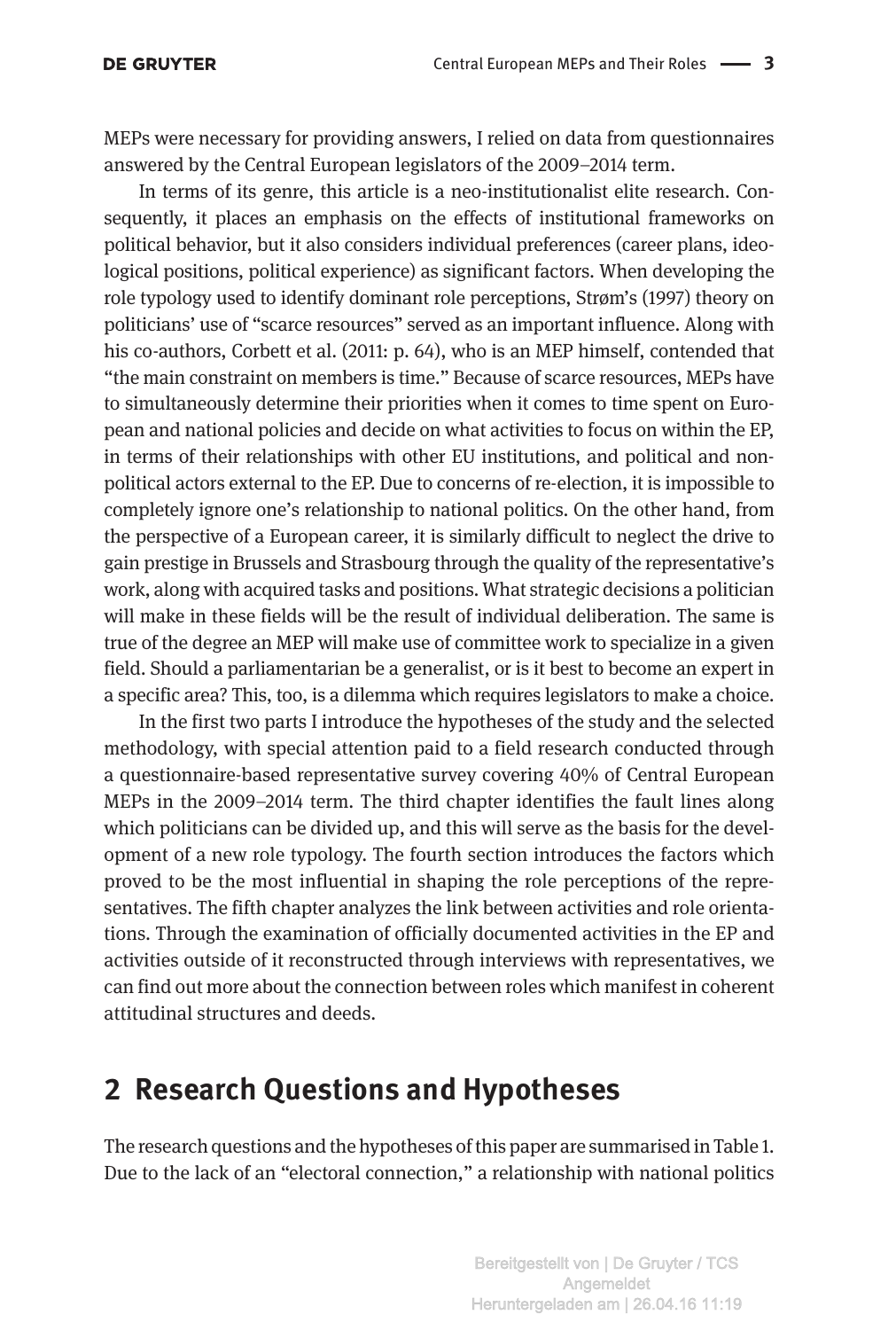is of tremendous importance for MEPs (Hix and Høyland 2013). An MEP certainly has to pay attention in two directions, and from the perspective of his or her activities inside and outside the EP, picking to focus on either the national or European level may be a definitive choice. In lieu of "party government," the outstanding role of committees is also known (Judge and Earnshaw 2008; Yordanova 2009). All MEPs are assigned into committees, and consequently the question of how much time and energy a politician should spend on policy work arises instantly. The answer to this, which is also an act of positioning oneself on the policy/politics spectrum, may determine the nature, direction, and genre of the activities of a representative. As a result, the European/national and policy/politics dimensions are staples for which, whether consciously or not, every MEP has to create some sort of an approach, and in turn these will affect their behavior in and outside of the EP. Therefore, my hypothesis is that the European/national and policy/politics dimensions are suitable to describe the political roles of Members of the European

| <b>Research question</b>                                                                                                                                     | <b>Hypothesis</b>                                                                                                                                                                                                                                          | Mode of testing                                                                                                                               |
|--------------------------------------------------------------------------------------------------------------------------------------------------------------|------------------------------------------------------------------------------------------------------------------------------------------------------------------------------------------------------------------------------------------------------------|-----------------------------------------------------------------------------------------------------------------------------------------------|
| Can we distinguish various<br>role orientations among<br><b>Central European MEPs?</b>                                                                       | Various role orientations<br>can be distinguished among<br>the Central European MEPs.<br>European/national and<br>policy/politics dimensions<br>are applicable to describe<br>the different roles of Central<br>European MEPs (H1)                         | Factor analysis and further<br>two-variable analyses based<br>on responses by Central<br>European MEPs (and cluster<br>analysis for grouping) |
| Are there differences<br>between the role<br>orientations of Central<br>European MEPs in terms of<br>their activities within the<br>European Parliament?     | There are differences<br>between the different political<br>roles in terms of activities in<br>the EP (H2). (Policy/politics<br>approaches are identifiable<br>in the activities of Central<br>European representatives<br>within the EP)                  | Correlations between the<br>roles of politicians and their<br>activities within the EP                                                        |
| Are there differences<br>between the role<br>orientations of Central<br>European MEPs in terms of<br>their activities outside of<br>the European Parliament? | There are differences<br>between the different<br>political roles in terms of<br>activities outside of the EP<br>(H3). (European/national<br>approaches are identifiable<br>in the activities of Central<br>European representatives<br>outside of the EP) | Correlations between the<br>roles of politicians and their<br>activities outside of the EP                                                    |

**Table 1:** Research Questions, Hypotheses and the Modes of Testing.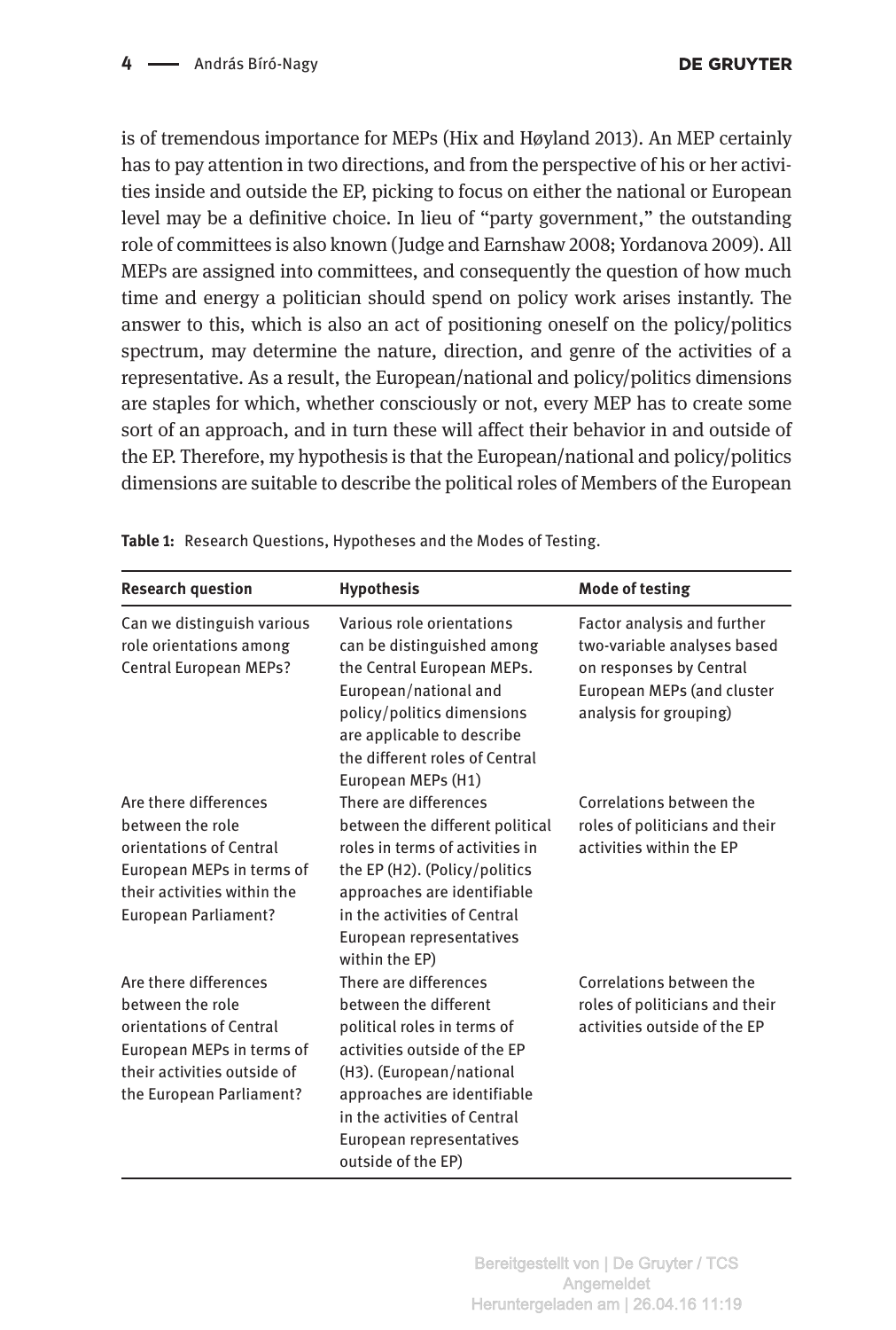Parliament (H1). I will examine the validity of this statement amongst Central European MEPs, attempt to establish a possible role typology and examine which variables best explain the role orientations of these politicians.

In two further hypotheses, I will treat the roles of MEPs as independent variables. I will discuss separately how the manifestations of roles inside and outside the EP affect behavior. In the former case, I assert that the policy/politics dimension of political roles is clearly visible in the activities MEPs choose in the EP (H2). However, the activities of an MEP are naturally not restricted to intra-EP work. Keeping in touch with other institutions, national politics, the domestic press, advocacy groups and citizens are also equally important. For this reason, I will also examine the hypothesis that role perceptions of MEPs can be demonstrated in activities outside of the EP (H3).

## **3 The Database**

Several conclusions of this study are based on field research and the resultant database (Table 2). Without data from Central European MEPs, it would have been impossible to make substantive claims about their ideas of representation, political roles and activities outside of the EP. During two different periods, I have spent a total of 4 weeks – between 5–16 September 2011 and 25 June-6 July 2012 – conducting in-person questionnaire interviews with MEPs from the Czech Republic, Hungary, Poland, Slovakia and Slovenia. Most of the questionnaire was adopted from the questions of the European Parliamentary Research Group's 2010 MEP survey (Farrell et al. 2011), and these were transplanted verbatim to increase comparability in the future. However, I also added some questions of my own to the questionnaire. Additional individual research was necessary due to the 2010 EPRG survey's low sample size among Central European legislators. For example, reaching Hungarian representatives proved to be especially ineffective in the EPRG 2010 research: EPRG was only able to include four MEPs out of a total of 22. In the end, the two surveys complemented each other well: both projects reached MEPs which the other did not, or did so to a much lesser degree.

During the creation of the final database, I assessed the effectiveness of both researches for inclusion. In both instances, I chose to utilize data from the research project which was able to reach more MEPs from a given party.<sup>1</sup> Where access rates

**<sup>1</sup>** My research included 33 interviews in Brussels and Strasbourg. After employing the effectiveness-based selection mechanism for each party, 26 data sets made it into the final database. I expanded this by making use of responses provided by 19 representatives (2/3 of whom were Polish) from EPRG's 2010 survey.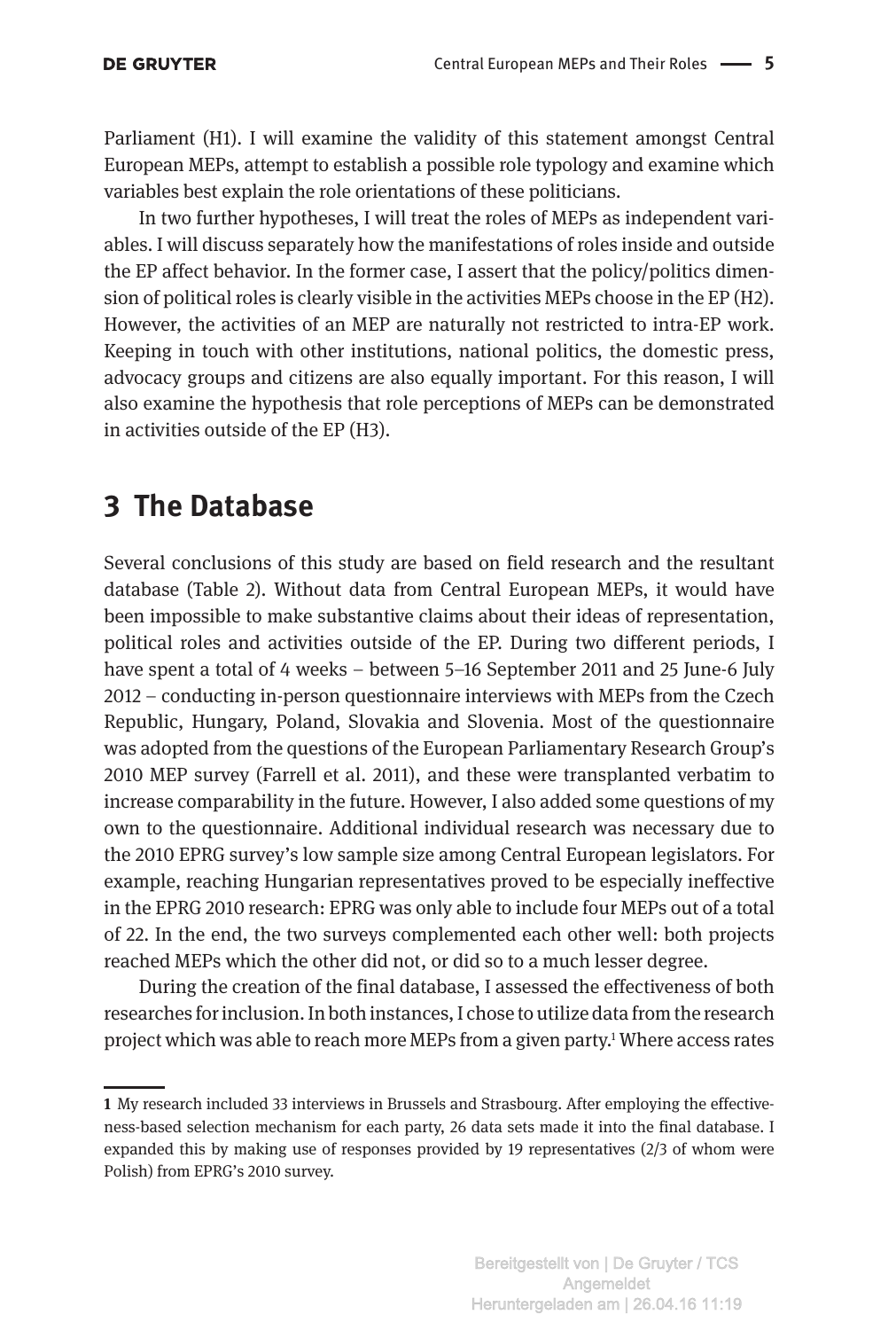| Country               | EP parliamentary<br>group   | <b>All Central</b><br><b>European MEPs</b> | <b>Number of MEPs</b><br>in sample | <b>Data</b><br>source  |
|-----------------------|-----------------------------|--------------------------------------------|------------------------------------|------------------------|
| Czech Republic        | <b>ECR</b>                  | 9                                          | 3                                  | <b>ABN</b>             |
|                       | <b>S&amp;D</b>              | 7                                          | 4                                  | <b>EPRG</b>            |
|                       | GUE/NGL                     | 4                                          | $\overline{2}$                     | ABN                    |
|                       | <b>EPP</b>                  | $\overline{2}$                             | $\mathbf{1}$                       | <b>EPRG</b>            |
| Hungary               | <b>EPP</b>                  | 14                                         | 5                                  | <b>ABN</b>             |
|                       | <b>S&amp;D</b>              | 4                                          | 4                                  | <b>ABN</b>             |
|                       | Independent                 | 3                                          | 3                                  | ABN                    |
|                       | <b>ECR</b>                  | 1                                          |                                    |                        |
| Poland                | EPP                         | 28                                         | 9                                  | <b>EPRG</b>            |
|                       | <b>ECR</b>                  | 15                                         | $\overline{2}$                     | <b>EPRG</b>            |
|                       | <b>S&amp;D</b>              | 7                                          | $\mathbf{1}$                       | <b>EPRG</b>            |
| Slovakia              | <b>EPP</b>                  | 6                                          | 4                                  | 3 ABN+1<br><b>EPRG</b> |
|                       | <b>S&amp;D</b>              | 5                                          | 1                                  | <b>ABN</b>             |
|                       | <b>ALDE</b>                 | 1                                          | 1                                  | <b>EPRG</b>            |
|                       | <b>EFD</b>                  | 1                                          |                                    |                        |
| Slovenia              | <b>EPP</b>                  | 3                                          | 2                                  | <b>ABN</b>             |
|                       | <b>S&amp;D</b>              | $\overline{2}$                             | $\overline{2}$                     | <b>ABN</b>             |
|                       | <b>ALDE</b>                 | 2                                          | 1                                  | <b>ABN</b>             |
| <b>Central Europe</b> | All parliamentary<br>groups | 114                                        | 45                                 |                        |

**Table 2:** MEPs According to Member States and Parliamentary Groups Among all Central European MEPs and those Included in the Survey Research (2009–2014 EP term).

ABN, András Bíró-Nagy's 2011–2012 research; EPRG, European Parliamentary Research Group's 2010 research. The number of each parliamentary group's members reflects the initial situation of the 2009–2014 term. During the term, the Polish and Slovenian delegations gained one European People's Party MEP each.

were identical, I used my own data, because my survey included further control questions. As a result, I was able to assemble a database which included 40% of all Central European MEPs (45 responders), which, when compared to other EP survey research projects, is a good ratio.<sup>2</sup>

By combining the relevant parts of both databases, the result was a final database which offers relatively representative results according to political groups

**<sup>2</sup>** Julien Navarro's role typology (2008) was completed by interviewing a little over 10% of MEPs. The EPRG's 2010 survey officially reached 36.8% (270 responders), but if we consider the number of those who completed the questionnaire substantively, their access rate was considerably weaker. The left/right or European integrational scales, for example, were only addressed by 24% of all legislators (Scully et al. 2012: p. 675).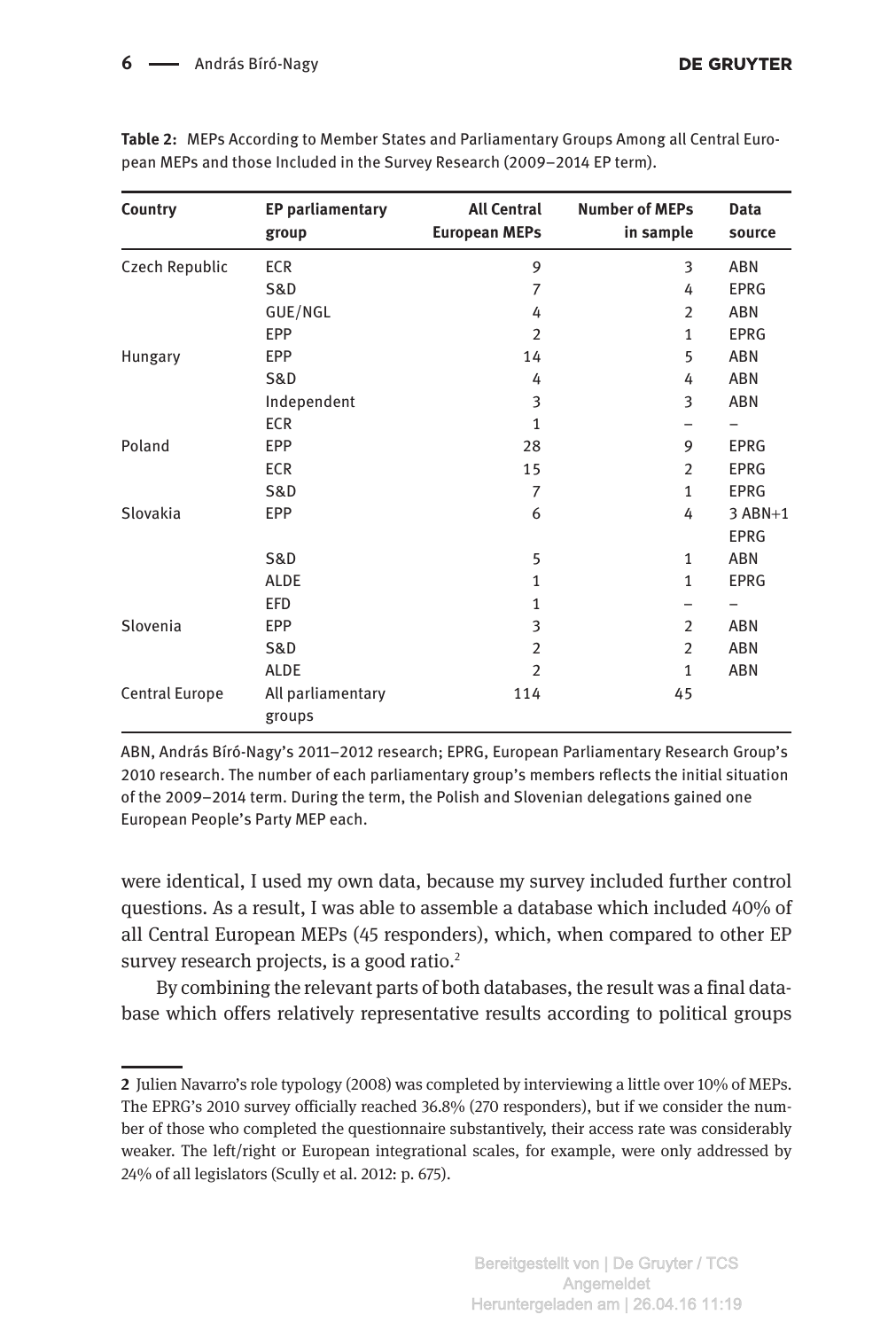and member states. This study is mostly based on these new empirical results.<sup>3</sup> It is important to add that both surveys attempted complete coverage. Through multiple rounds of emails, EPRG contacted all MEPs, while I addressed all representatives from the five Central European countries surveyed. The response rate can be seen even more favorably when we view only those MEPs who are actually active within the EP. If we only consider MEPs who have participated in at least 85% of all votes, then coverage immediately jumps to 68%.

In the database of Central European MEPs, only the European Conservatives and Reformists (ECR) group and the Polish delegation could be considered as somewhat underrepresented. The main reason for this is that willingness to respond among Law and Justice (PiS) MEPs was rather meager. Because PiS started the 2009–2014 cycle with the second largest number of MEPs in the region, it is legitimately presumable that if their willingness to respond would have been more prominent, the regional average would have been shifted further to the right and more towards the support of national sovereignty.

The Eurosceptic ECR's generally rejective attitude was not limited to Central European MEPs: ECR was the most underrepresented group in the EPRG 2010 database as well. In terms of political power relations, however, it is much more significant that in the Central European database representativeness for the European People's Party (EPP), the largest faction, is identical among the total number of representatives and of those included in the sample, while there is also no significant deviation between the radical left-wing (GUE/NGL) and liberal (ALDE) groups (Table 3). Members of the socialist group (S&D)

| EP political group | <b>Ratio among all Central</b><br><b>European MEPs</b> | Ratio in<br>sample |
|--------------------|--------------------------------------------------------|--------------------|
| <b>EPP</b>         | 46.5                                                   | 46.7               |
| <b>S&amp;D</b>     | 21.9                                                   | 26.7               |
| <b>ECR</b>         | 21.9                                                   | 11.1               |
| GUE/NGL            | 3.5                                                    | 4.4                |
| <b>ALDE</b>        | 2.6                                                    | 4.4                |
| <b>EFD</b>         | 0.9                                                    | $\mathbf{0}$       |
| Independent        | 2.6                                                    | 6.7                |

**Table 3:** Distribution of all Central European MEPs According to Political Groups Among all Central European MEPs and MEPs Included in the Survey (%).

Numbers reflect the initial situation of the 2009–2014 EP term.

**3** I gathered data about the activities of MEPs within the EP from Votewatch's database.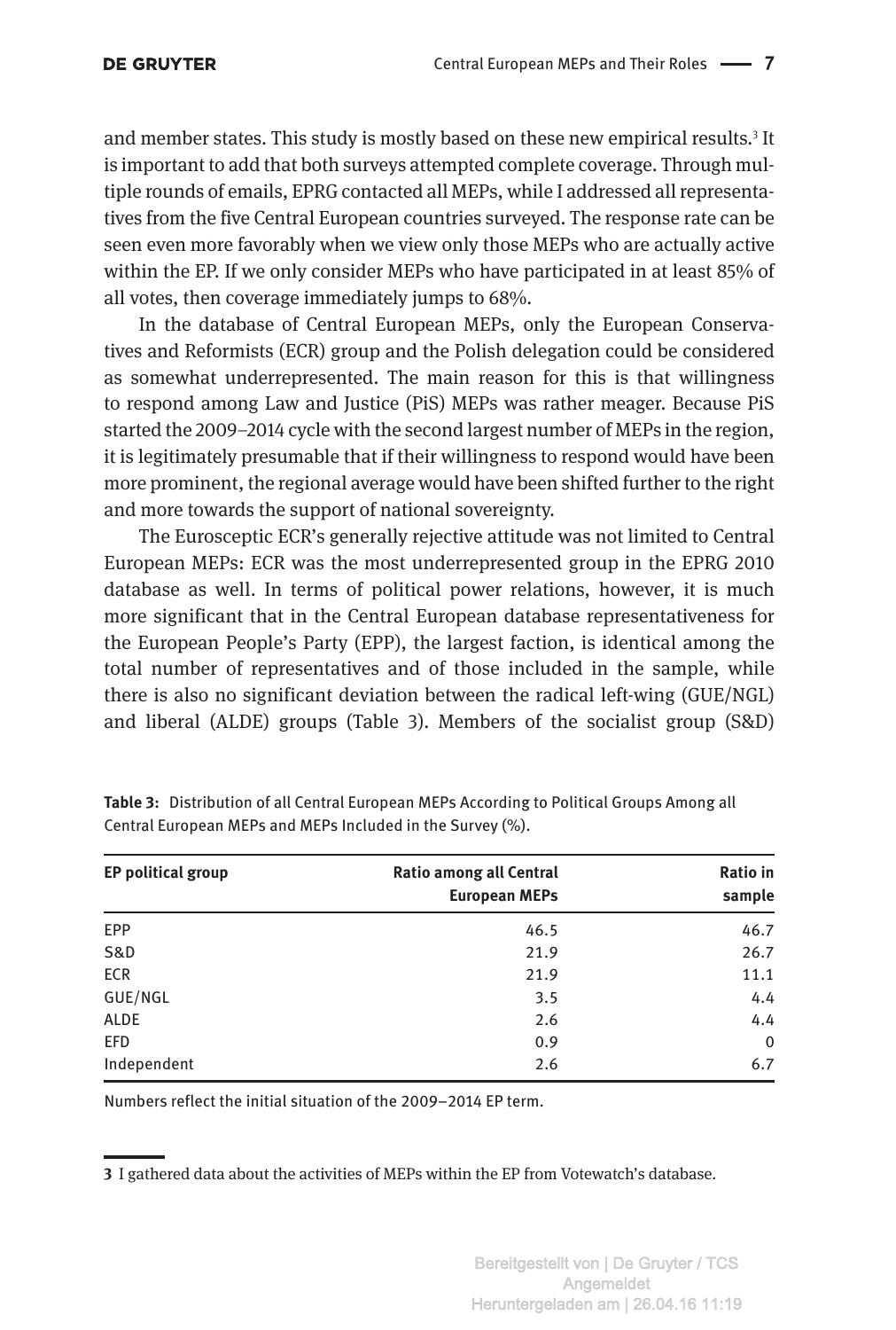are also only slightly overrepresented, while the weight of independent MEPs (practically speaking, the legislators from Hungarian far-right Jobbik) is somewhat higher within the sample pool since all three of them chose to reply to the questionnaire.

In terms of member state representativeness, due to the relative underrepresentation of Polish MEPs (26.7% of the sample is Polish, while their ratio among the total number of MEPs is 43.9%), the weight of other Central European countries increased slightly. Nonetheless, the Poles (tying with the Hungarians) provided the largest number of representatives for the sample. The favorable ratio for reaching Hungarian and Slovenian MEPs – over 50% – resulted in slight overrepresentation, while to a lesser degree this is also true for Czech and Slovak legislators, for whom the same indicator was 45%. With the exception of the Polish delegation, however, these deviations did not upset the natural proportions resulting from differences in size. Slovenians are present in the sample with the fewest MEPs, and are followed by the Slovaks and the Czechs.

### **4 The Roles of Central European MEPs**

One of the characteristics of neo-institutional role research, despite varying approaches, is that the exploration of roles uses the attitudes of representatives as a starting point (Searing 1994; Strøm 1997; Navarro 2008; Blomgren and Rozenberg 2012). What is of decisive importance for sketching out the strategies of politicians, is how representatives view themselves. I followed this principle when using the results of the survey of Central European MEPs about the perceptions of their political roles for analysis. The original EPRG survey gave a separate block of questions for attitudes related to representation. This featured questions on the direction and content of representation, as well as its (geographical) focus. Furthermore, questions which examined embeddedness into the EU's institutional system were also important. The direction of interest and attention may be revealed from this data, too.

I approached the theme of representation through the use of several questions during the research. I got to the examination of role types through an established two-part methodological maneuver. First, I attempted data condensation and the exploration of the correlations with the data structure and variables through factor analysis. After identifying the components which did not correlate with each other, as the second step of my analysis strategy, I used cluster analysis to organize the 45 Central European MEPs in the sample into relatively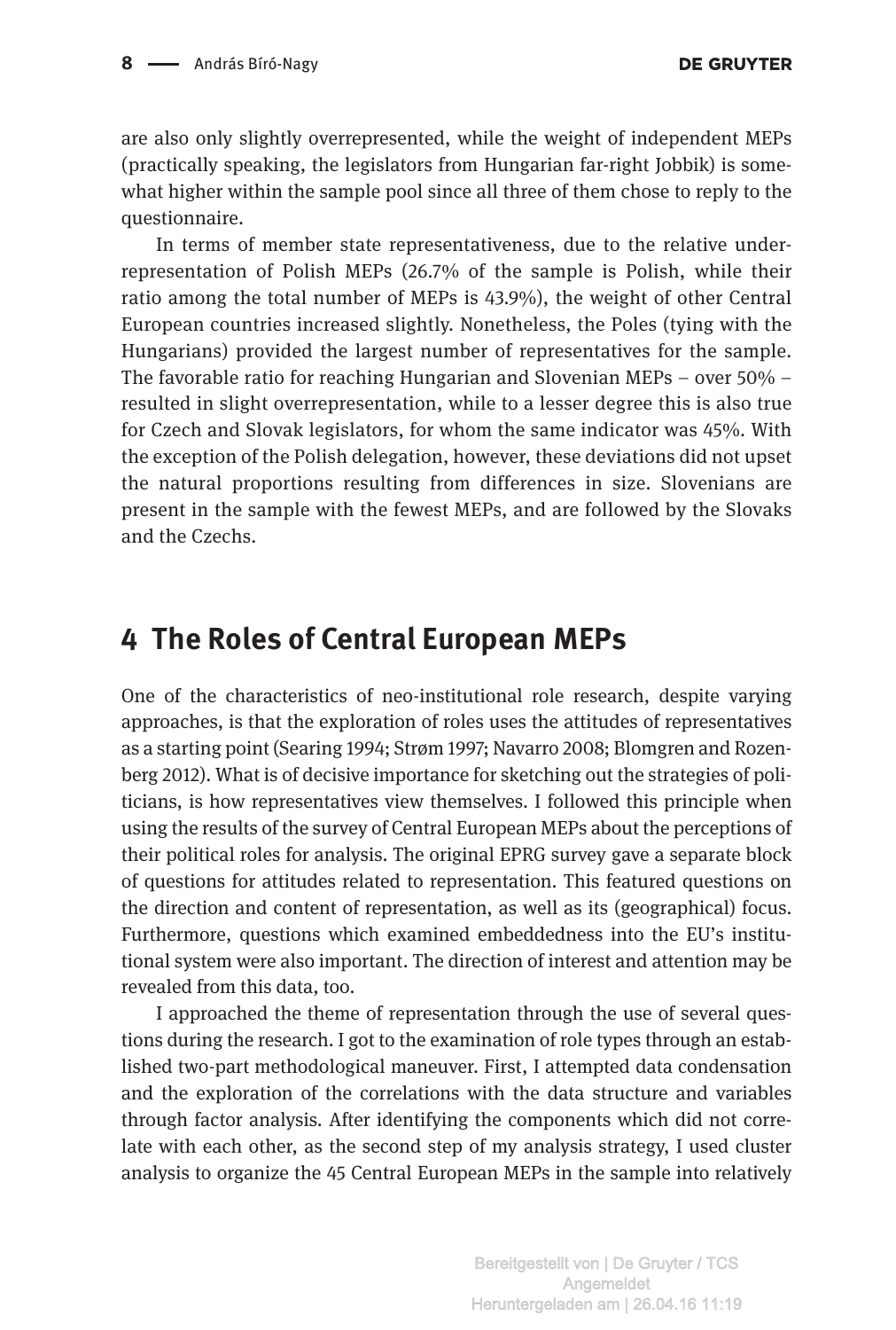homogenous groups. I conducted the cluster analysis with variables obtained from the factor analysis.4

Of the six variables, two cover the direction of representation in terms of its content and genre, two are concerned with the (geographical) focus of representation, and two probe the strength of MEPs' relationships with the EU's executive, the European Commission. Including a question on legislative work was of fundamental importance. Not only did Central European MEPs believe this was the most important aspect of their work (4.37 on a five-point scale), but it is simultaneously a great indicator for the openness towards policy work, regardless of whether the focus of that work is on the European or national level. The inclusion of attitudes towards "developing common strategies for EU policies" is justified by our gaining valuable information on interest in European matters. Questions examining the geographical focus of representation are also crucial, specifically because they aim to establish whether sharply distinguishable "national" and "European" attitudinal structures exist. The two questions pertaining to this topic assessed how important it was for MEPs to represent all people in Europe, or whether they kept the interests of their own countries' constituents in mind. The two questions on MEPs' relationships with the European Commission were gauged towards measuring the degree of policy-orientation once again, albeit this time in an indirect manner. A close relationship with Commission officials, who are sealed off from political work and expression, is a clear sign of an MEP's strong interest in a given field of policy. Such relationships would illustrate what an MEP would like to affect and find out more about the processes of public policy. Keeping in contact with commissioners already creates the possibility of a cooperation more political in its nature, but the strictly demarcated portfolios and the stipulation that EU commissioners cannot intervene in the domestic politics of member states take the nature of relationships with MEPs in a policy-oriented direction. Consequently, these variables are very appropriate for measuring the degree to which an MEP considers the policy dimension of his or her work to be important.

Based on the data from the factor analysis contained in Table 4, we can conclude that MEPs' responses signal a coherent attitudinal structure. The analysis shows that two different dimensions exist which correlate with each other.

**<sup>4</sup>** It is a basic methodological requirement in factor analysis for the sample size to be at least five, but possibly ten times larger than the number of examined variables. Keeping this in mind, it was only possible to introduce a limited number of variables into the factor analysis. In the end I examined six variables which intended to grasp representatives' self-assumed roles from various directions. As such, the sample size is 7.5 times the number of the examined variables, which fulfills the methodological criteria.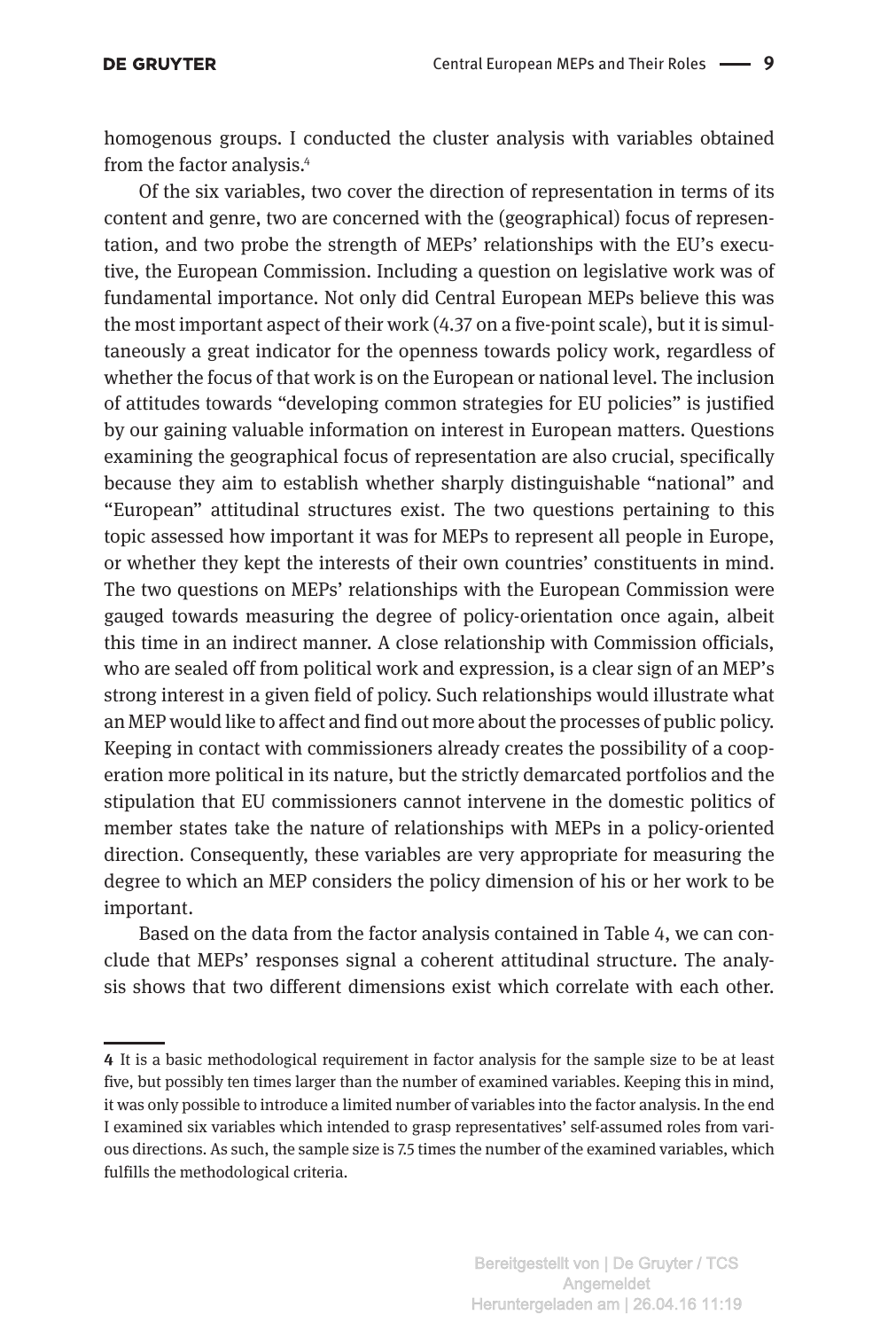|                                                |                                 | Component                       |
|------------------------------------------------|---------------------------------|---------------------------------|
|                                                | 1: Explained<br>variance 39.76% | 2: Explained<br>variance 26.79% |
| Working on legislation                         | $-0.738$                        | 0.170                           |
| Developing common strategies for EU policies   | $-0.253$                        | 0.756                           |
| Representation - all people in Europe          | $-0.216$                        | 0.829                           |
| Representation - all people in my member state | $-0.444$                        | $-0.494$                        |
| Relationship with officials in the Commission  | 0.901                           | $-0.267$                        |
| Relationship with European Commissioners       | 0.849                           | $-0.062$                        |

#### **Table 4:** Rotated Factor Matrix (*n*= 45).\*,a

\*KMO = 0.55 (*p*< 0.000); Run based on a PCA extraction method with the use of Varimax rotation. Bold values indicate the relationship between the variables and the components. a Variables used – The original question in the case of "Working on legislation" and "Developing common strategies" for EU policies was: When thinking about your work as an MEP, how important are the following aspects of your work? (on a scale of 1–5). The original question for the representation of "all people in Europe" and "all people in my member state" was: How important is it to you to represent the following groups of people in the European Parliament? (on a scale of 1–5). The original question on the relationship with officials in the Commission and European Commissioners was: How frequently are you in contact with the following groups, people, or institutions? (on a scale of 1–6).

The factor analysis – conducted in the exploratory mode according to the Kaiser criterion – indicates that two components were formed from the six variables, and these explain 66.55% of the complete variance.

The variables about which it was possible to suppose that they measure affinity towards either policy or politics, clearly belonged to the first component. On the other hand, out of the variables which operationalized the focus of representation, the data relating to the representation of all people in Europe and the opinions on common European strategies formed a new dimension. Based on factor weights, the fit of variables is very convincing: only the fit of the focus on the citizens of an MEP's own country is questionable. This latter variable is somewhat less connected to both components.

Though European orientation can clearly be separated from the dimension of representative activities, responses pertaining to the representation of fellow countrymen did not make the interpretation of factors any easier. However, we must note that the indicator used in the EPRG research, in reality, did not measure the polarization of responders along the line of national advocacy. Those who believed the representation of all European citizens to be extremely important (and awarded the maximum score on a five-point scale) obviously thought that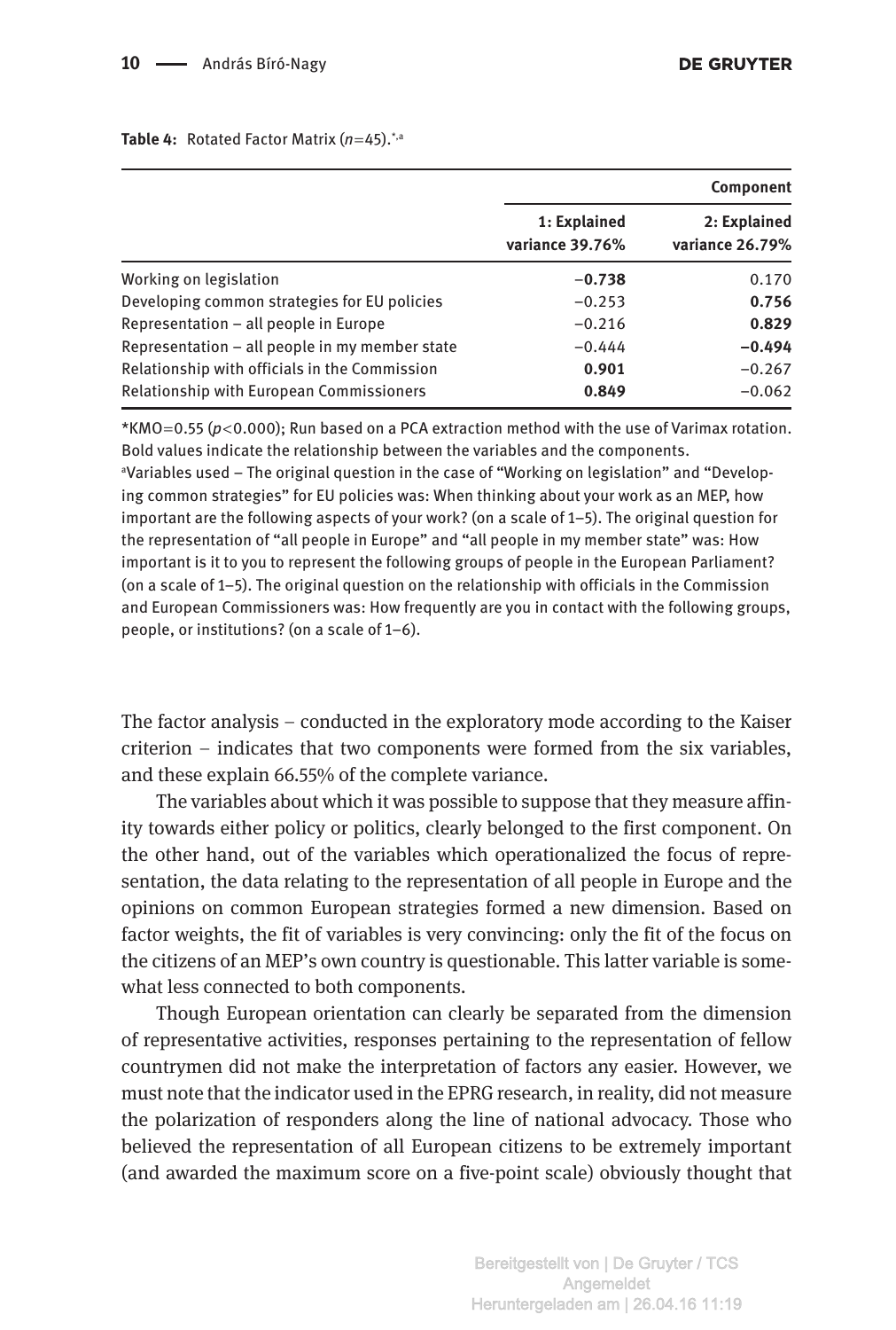their countrymen's representation was also essential (on average, they allowed for a score of 4.19), because their fellow nationals are also EU residents. As such, to see how responders approach national advocacy and whether this is independent of representative activity, it was worthwhile to supplement the EPRG survey with more confrontational questions.

On one hand, I added to the elements testing the direction of representation a reply option for "standing up for national interest," the importance of which could be indicated, similarly to previous responses, on a five-point scale.<sup>5</sup> Fifteen of the 25 Central European MEPs responding to the question on the protection of national interests thought it deserved the maximum score on a five-point scale, which shows that we have discovered an important and previously less-emphasized consideration. During comparison with the two components from the factor analysis, it was revealed that "standing up for the national interest" can only really become interpretable within the national/European dimension (Table 5), while it shows no connection to the policy/politics axis.

| Standing up for<br>national interest** | "Policy/politics"<br>dimension (factor values) | "National/European"<br>dimension (factor values) |
|----------------------------------------|------------------------------------------------|--------------------------------------------------|
| $\Omega$                               |                                                |                                                  |
| Average                                | $-0.10$                                        | 0.41                                             |
| Sample size                            | 10                                             | 10                                               |
| Variance                               | 0.86                                           | 0.46                                             |
|                                        |                                                |                                                  |
| Average                                | 0.25                                           | $-0.76$                                          |
| Sample size                            | 15                                             | 15                                               |
| Variance                               | 1.55                                           | 1.30                                             |

**Table 5:** The Connection Between the Protection of National Interests and the Components of the Factor Analysis (*n*= 25).\*

Source: Own calculations.

\*The correlation with policy-related activity:  $\eta^2 = 0.03$  ( $p = 0.453$ ); the connection with national/ European representation:  $\eta^2$ =0.27 ( $p$ =0.008).

\*\*Description of variable: 1 = those who thought that standing up for national interest to be extremely important and gave it a score of 5 on a five-point scale.

**<sup>5</sup>** Because additional questions were only included in my questionnaire, these variables are only available for a group that is smaller than the complete Central European sample. As a result, they could not be included in the factor analysis, though they are perfectly suitable for the further testing of components gained from the factor analysis.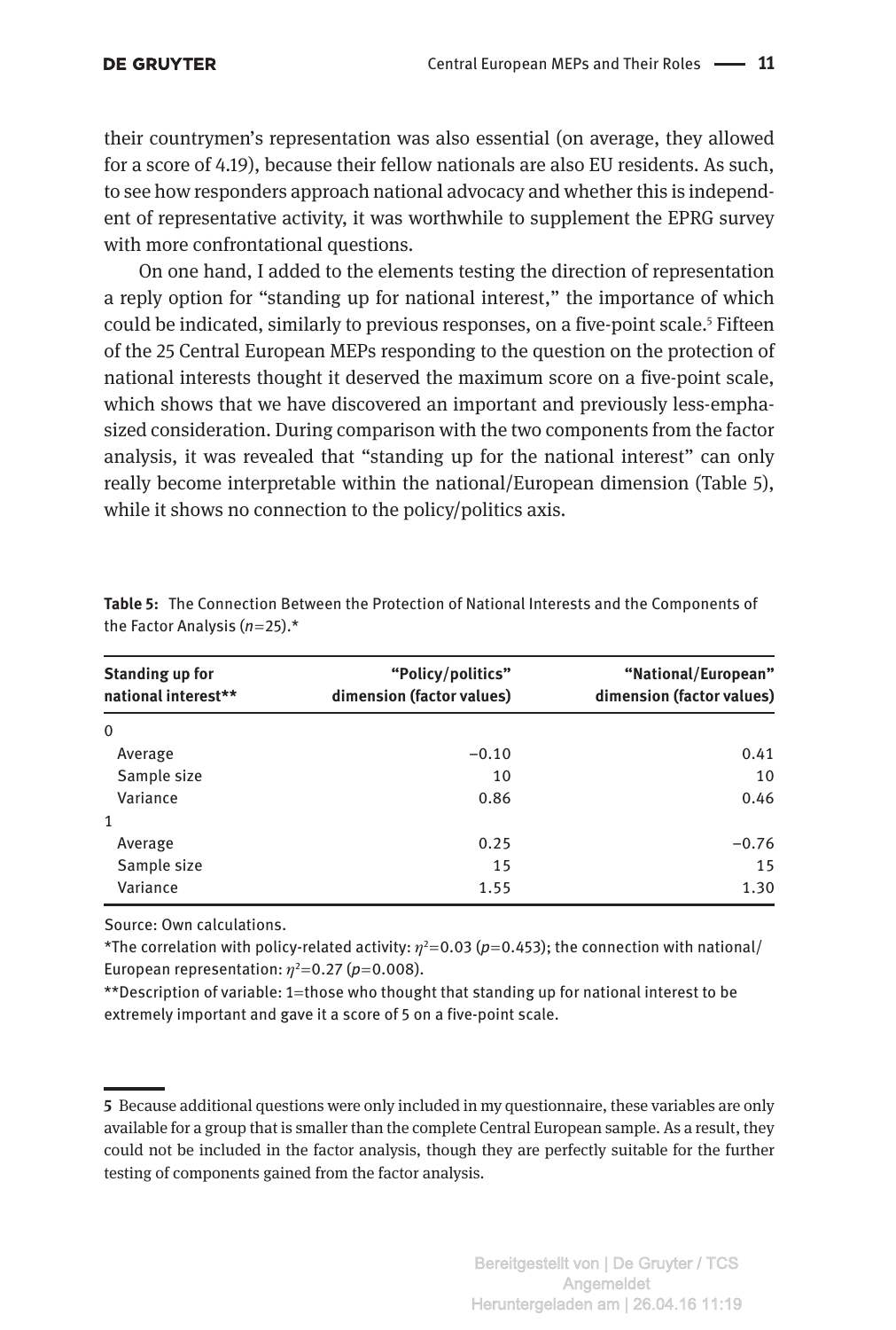On the other hand, I added to the original questionnaire a question about which parliamentary activity suits the MEP in question the most. Highlighting plenary speeches from possible responses clearly indicated dedication towards political activities, while emphasizing the role of the rapporteur, the most prestigious policy role in the EP, was a good indicator of a policy-oriented approach. The preference for the tasks of a rapporteur and plenary speeches showed an important correlation with the first, policy/politics dimension as well. These additional questions reaffirmed the results of the factor analysis in terms of content: the two distinguishable components are really the fault lines of "policy/politics" and "European/national." As such, the factor analysis and the two-variable test prove that the role perception of Central European MEPs cannot be assessed based on a single dimension. Both policy/politics activities and the focus of geographical representation have independent significances.

Based on the poles of the two dimensions, four ideals of role perceptions emerge. In relation to these, firstly I am interested in where Central European MEPs are located in the space stretching between these two dimensions. Secondly, I create homogenous groups based on these two parameters which are substantially different and will serve as a good basis for further multivariate analysis.

Cluster analyses are very sensitive to deviant or salient data. Because these are not part of the basic population, they distort the real structure. For this reason, in the first round I removed, after hierarchical clustering, six MEPs who clearly stood out from the rest. In the second phase, I placed them in the relevant clusters, because they really were the most typical examples of a given role type. With the reintroduction of the outliers, the final distribution was born (Figure 1). According to this, the largest group of MEPs in the sample are the ones whose work has a European focus and is policy-related in its nature – out of the 45 MEPs, 17 fit into this category. The second most populous group of 13 legislators included those who are closer to matters of policy, but the focus of their work is national. The third group consisting of 11 members had a European focus, and they are mostly comfortable with political topics and tasks. The last assemblage of four parliamentarians, is made up of those who have a national focus and prioritize political debates vis-à-vis policy work.

Those whose professional lives are characterized by EU-level policy work and placing EU public policy at the top of the agenda belong to the category of EU Policy-makers. When an EU Policy-maker takes up a cause, whether the item allows for advocating for national interest or not is not a definitive factor.

The tools used by a National Policy-maker are identical to those espoused by EU Policy-makers, but the focus of their work is completely different. In the European Parliament, a National Policy-maker is a person whose main goal is the achievement of changes favorable to his or her home country. They are also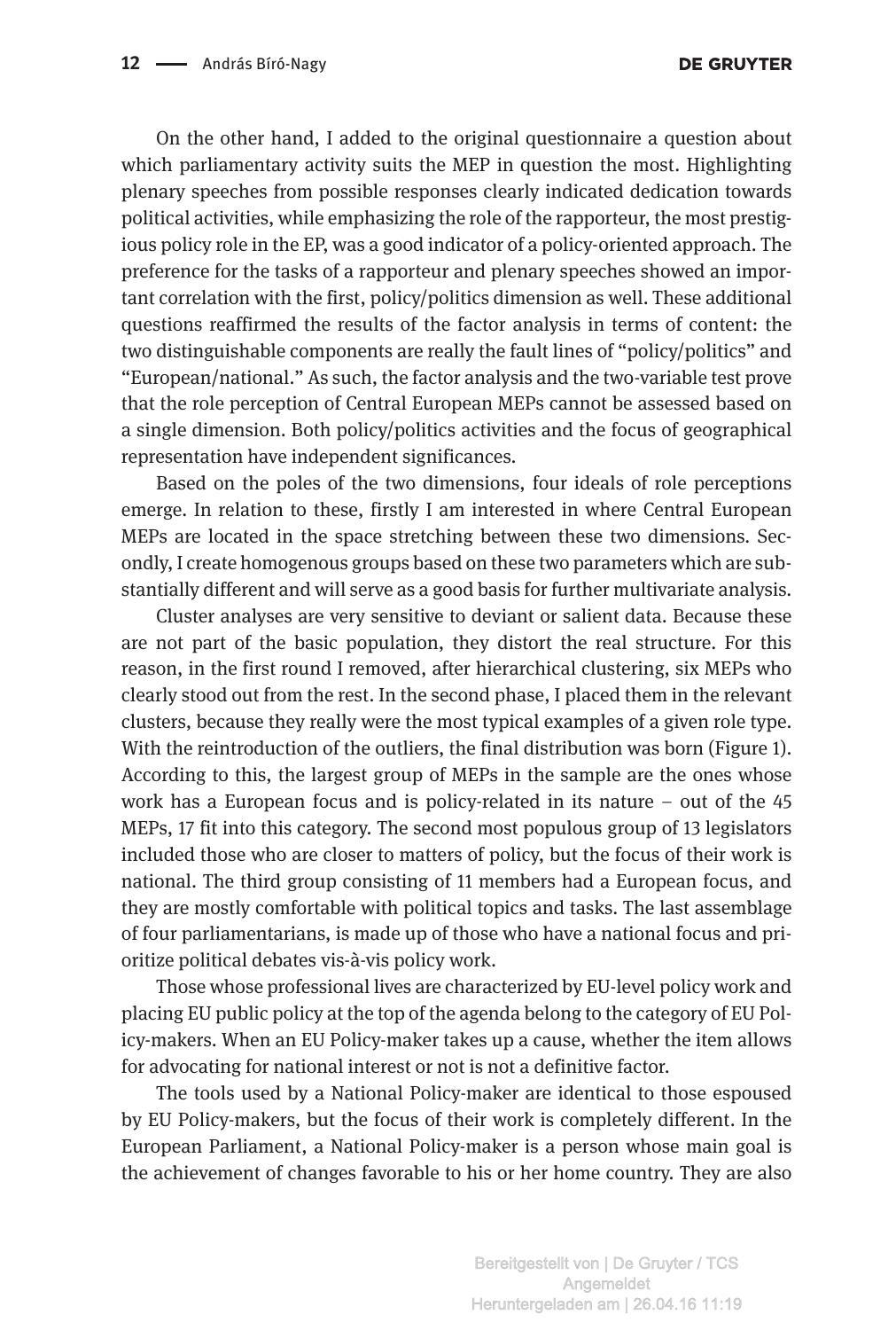

**Figure 1:** Central European MEPs According to their Role Types (*n*= 45).

dominantly oriented towards policy work, but the benchmark of their success is a tangible public policy benefit for their native land.

An EU Politician is one who looks at solving the challenges facing the European Union as a political entity as the centerpiece of his or her agenda. When it comes to enforcing interests, the basis for action is not the national but a generalist worldview and system of values. Politics-related matters fit the political profile of this category best, as opposed to topics of public policy.

The National Politician prioritizes issues which have become, for one reason or another, decisive political issues in his or her state. Those who regard the promotion of national interests as their top priority emphasize matters of politics where championing such interests is one of their countries' strategic political goals.

Looking at the distribution of role types, it is visible that those who focus on the European level outnumber the nationally-oriented Central European MEPs 28 to 17. The policy/politics fault line features 30 MEPs on its policy side and 15 who are geared more towards politics. From the specific placement of MEPs on Figure 1,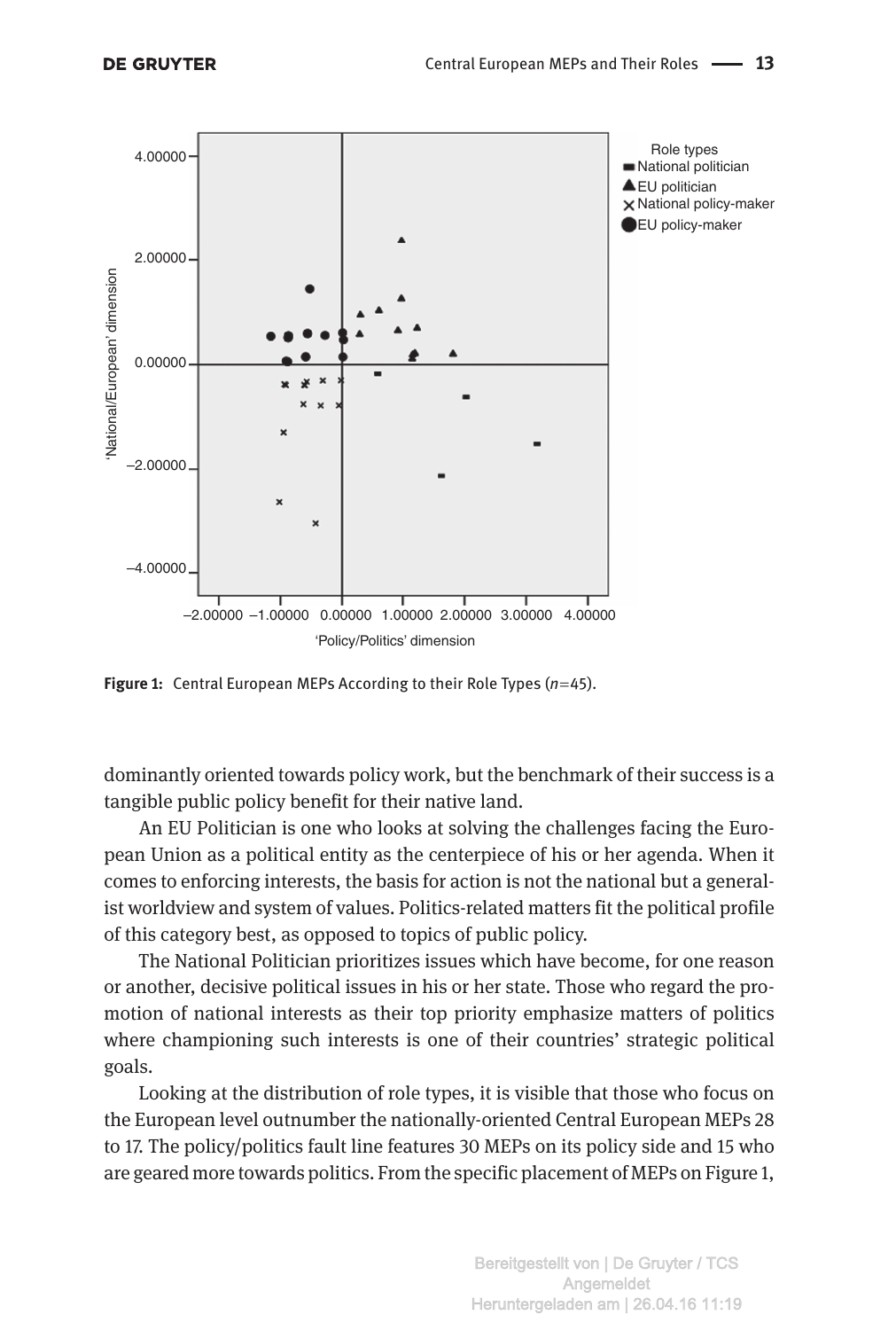it can be seen that pure roles are rare amongst the politicians in the sample pool. It is much more important to stress that we are talking about dominant and not exclusive roles. The diagram shows which fields are the most prominent for specific representatives based on their own responses and self-categorizations. However, this does not mean that, depending on the situation, they do not try other roles as well (Bíró-Nagy 2010). No MEP conducts only one type of work, and no one is excluded from other roles by the demarcation of dominant roles. It is easily fathomable that an MEP builds a strong profile as an EU Policy-maker, but simultaneously and frequently weighs in on matters of domestic politics in his or her home country. Parallels within the roles are not to be regarded as a confusion of roles which negate each other. Instead, they show the possibilities offered by being an MEP and show the potential diversity of life in Brussels and Strasbourg.

When we break the data down by countries, the situation of Czech MEPs is balanced in both the European/national and policy/politics dimensions. In both regards, the ratio is 5 to 5 out of a total of 10 legislators. The two most frequent roles among them are EU Politician and National Policy-maker.

Hungarian MEPs are also divided fairly equally by the two axes. In both cases the ratio is 7 to 5, with the European and policy-oriented fields being slightly more populous. All four typologies have Hungarian adherents. The most frequent category among Hungarians is the EU Policy-maker.

Only policy-oriented Polish representatives made it into the sample pool, with 5 National Policy-makers and 7 EU Policy-makers. It is worthwhile to mention here, too, that if Eurosceptic MEPs would have shown more willingness to respond, the National Policy-maker category would have most likely been even larger, and there could have been Polish legislators among the National Politicians as well.

There was only one Slovenian MEP whose focus was national, while the remaining four were geared more towards the direction of Europe. The ratio along the policy/politics axis was 3 to 2, with a slight majority in the latter category. The most common Slovenian typology was the EU Politician with three out of the total of five Slovenian MEPs belonging to that category.

The majority of Slovak parliamentarians had a European focus (5 to 1) and preferred policy-making (4 to 2). Out of the six Slovak legislators in the sample pool, three were EU Policy-makers and two were EU Politicians.

Regarding a breakdown based on European political groups, there is a notable difference between mainstream and less influential, non-mainstream representatives (Table 6). Two-thirds of Central European MEPs at the European People's Party and 80% of S&D politicians had a European focus in the period between 2009 and 2014. Of the 33 legislators from the two largest families of parties, only one – a member of Hungary's governing party Fidesz – was a National Politician.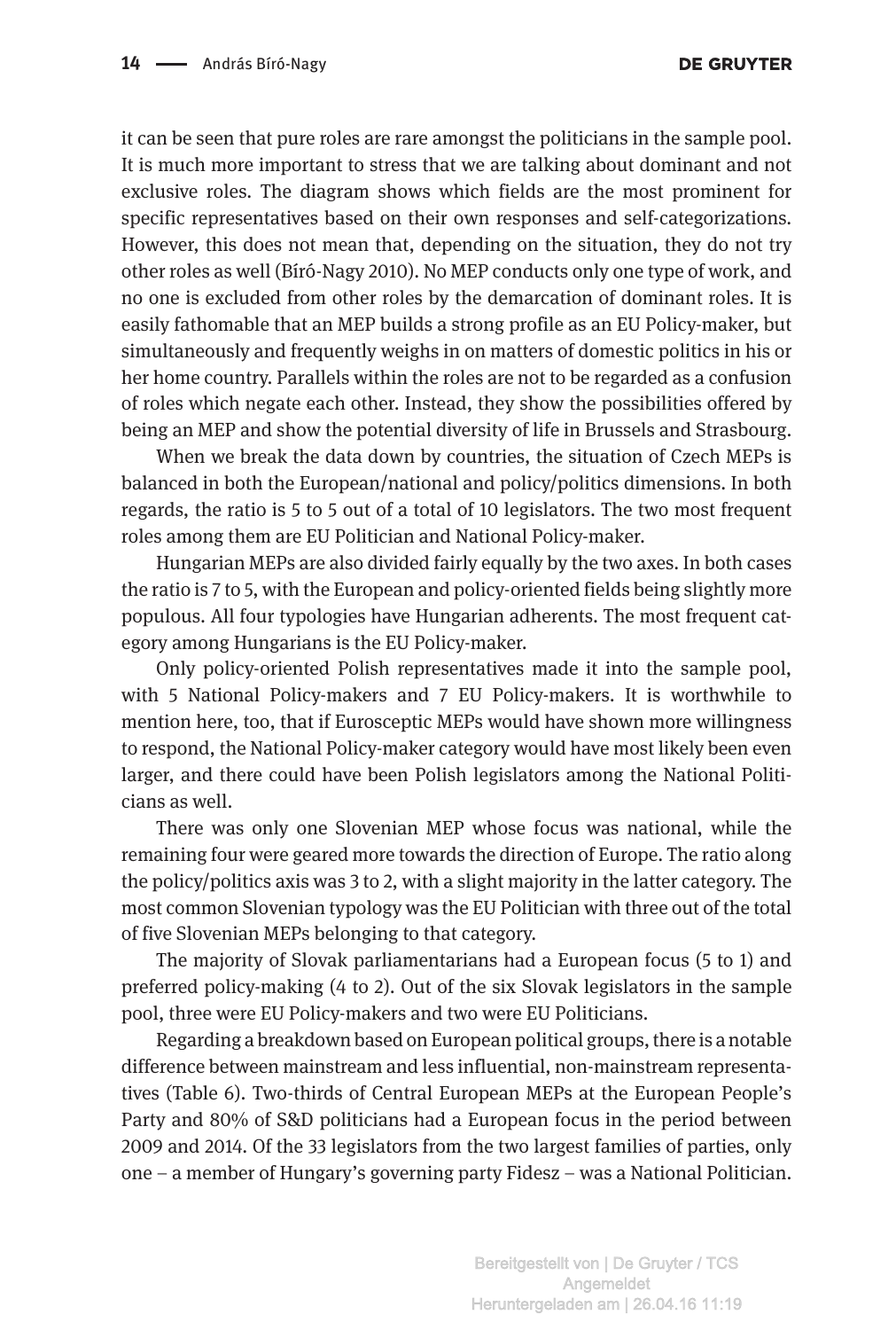| <b>Role orientations</b>       |            |                |                |             |                | <b>EP</b> political group      | Total |
|--------------------------------|------------|----------------|----------------|-------------|----------------|--------------------------------|-------|
|                                | <b>EPP</b> | <b>S&amp;D</b> | <b>ALDE</b>    |             |                | <b>ECR GUE-NGL Independent</b> |       |
| <b>National Politicians</b>    |            |                |                |             |                |                                |       |
| Number of MEPs                 | 1          | $\Omega$       | $\Omega$       | 1           | $\Omega$       | 2                              | 4     |
| % within parliamentary faction | 4.8        | 0.0            | 0.0            | 20.0        | 0.0            | 66.7                           | 8.9   |
| <b>EU Politicians</b>          |            |                |                |             |                |                                |       |
| Number of MEPs                 | 4          | 5              | $\overline{2}$ | $\mathbf 0$ | $\Omega$       | 0                              | 11    |
| % within parliamentary faction | 19.0       |                | 41.7 100.0     | 0.0         | 0.0            | 0.0                            | 24.4  |
| National Policy-maker          |            |                |                |             |                |                                |       |
| Number of MEPs                 | 6          | $\overline{2}$ | $\Omega$       | 3           | $\mathcal{P}$  | $\Omega$                       | 13    |
| % within parliamentary faction | 28.6       | 16.7           | 0.0            | 60.0        | 100.0          | 0.0                            | 28.9  |
| EU Policy-maker                |            |                |                |             |                |                                |       |
| Number of MEPs                 | 10         | 5              | $\Omega$       | 1           | $\Omega$       | 1                              | 17    |
| % within parliamentary faction | 47.6       | 41.7           | 0.0            | 20.0        | 0.0            | 33.3                           | 37.8  |
| Total                          |            |                |                |             |                |                                |       |
| Number of MEPs                 | 21         | 12             | $\overline{2}$ | 5           | $\overline{2}$ | 3                              | 45    |

**Table 6:** Role Orientations of Central European MEPs According to European Political Groups  $(n=45)$ .

Source: Own calculations.

As such, those who work in the largest political groups are usually open to policy work. In the EPP, the EU Policy-maker is the dominant typology – 10 of 21 MEPs belong to this category. In the social-democratic (S&D) faction, the EU Politician and the EU Policy-maker proved to be equally popular roles.

Nationally focused roles are characteristic of parliamentary factions outside of the EP's mainstream parties. The Central European MEPs sitting with the European Conservatives and Reformists included only a single European Policy-maker, while an additional four colleagues were National Policy-makers or National Politicians. The Czech lawmakers in the radical leftist GUE-NGL group represent a certain type of "national communism": both of their representatives included in the sample pool were National Policy-makers. Two of the three independent Jobbik MEPs have adopted the profile of a National Politician, while their third peer emphasized the role of an EU Policy-maker, especially in questions of industry and energy.

Navarro (2012) calls attention to the notion that political experience, institutional learning and changing career goals can result in changes for MEPs' roles. Someone who enjoyed plenary debates during one period of his or her term in office may become a specialist in another. The converse, naturally, can also be true, and crossing or switching over to further roles may also be possible. The role types determined at a given moment and the categorizations of MEPs may only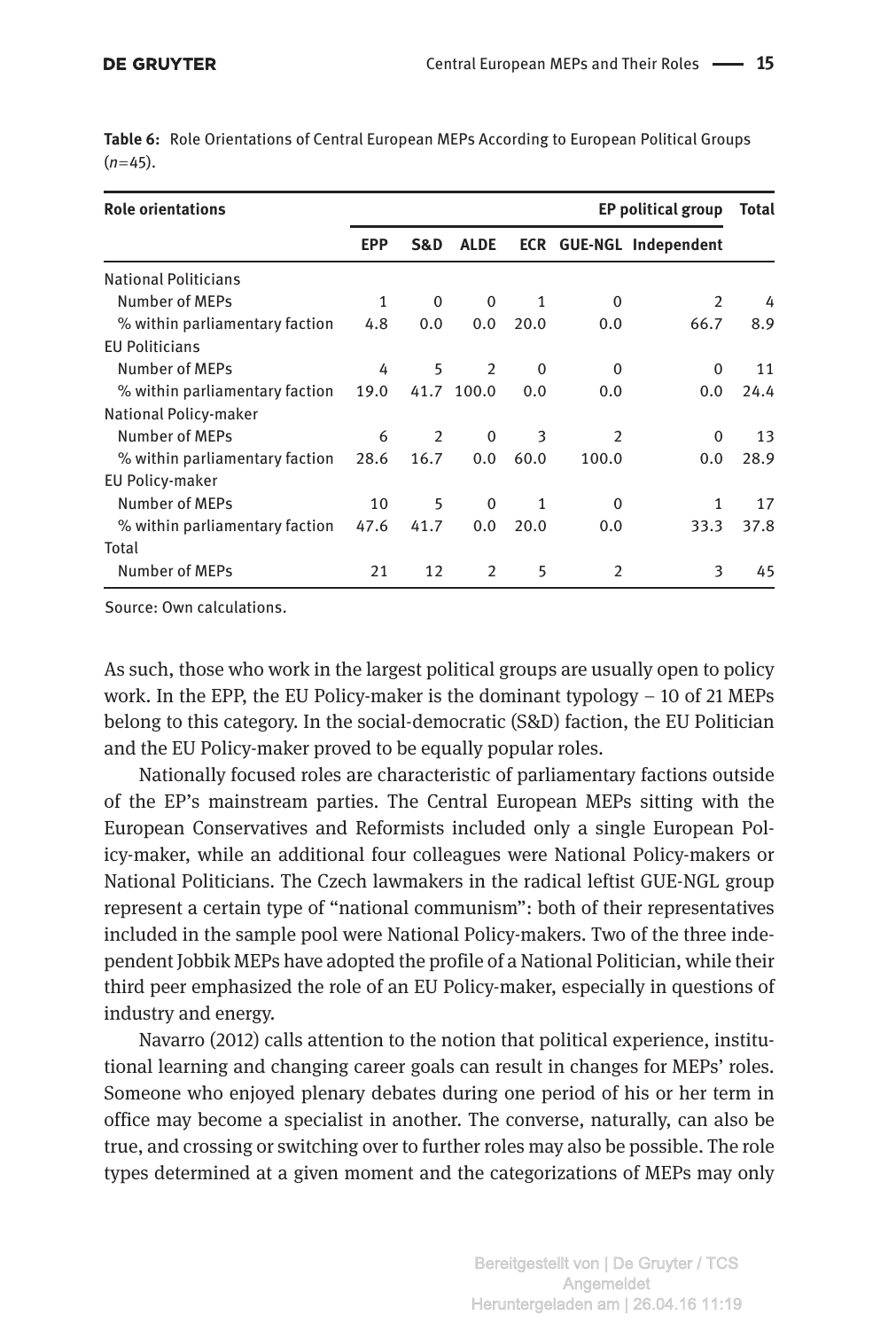provide us with a snapshot which, at a later date, may change along with parliamentarians' role perceptions. Of course, this line of thought is true for all role research, just as much as it is for the categorization introduced above.

# **5 Variables Affecting the Roles of Central European MEPs**

When looking at Table 7, we can see which of the simultaneously displayed independent variables (sociodemographic background, political experience, attitudes, party affiliation, electoral systems, and career ambitions) best indicated the position of an MEP on the European/national and policy/politics axes. It is not only important to rank the ten variables according to their influence, but it is also practical to draw a line between relevant and less weighty factors.

Based on the model, classification according to a European or national focus is mostly affected by four factors. The two strongest correlations in this case are age and political group. MEPs older than the average (over the age of 49) and belonging to the two largest factions (European People's Party and Socialists & Democrats) are very likely to orient themselves towards the European Union. Younger and smaller European parties' representatives tend to have a stronger national focus.

A slightly less significant factor than these latter two which is nonetheless relevant is the time spent in the EP. Those starting the 2009–2014 term as incumbents are more likely to be drawn in the national direction, while fresh arrivals to the EP are dominated by a European focus. This suggests that in the second term after accession, the typical MEP arriving to the institution had a European representative focus. It is also possible – although untestable without more detailed data – that new arrivals are more idealistic and enthusiastic about EU politics, and this could be mirrored numerically. Ideological positions, that is to say selfidentification on the left/right spectrum, is also noteworthy. Central European MEPs positioning themselves on the left tended to bolster the camp of those focusing on the European level, while right-wingers were more likely to support a national focus. According to the variables which demonstrated the strongest correlation, the stereotype of the Central European MEP with a European focus would be best exhausted by an S&D member over 50 who was a novice in 2009.

When it comes to the policy/politics axis, previous political experience and future career ambitions are definitive. Experience in local politics tends to signal a more generalist political role perception, while its lack strengthens the probability of a profile open to policy work. The reason for this might be that in local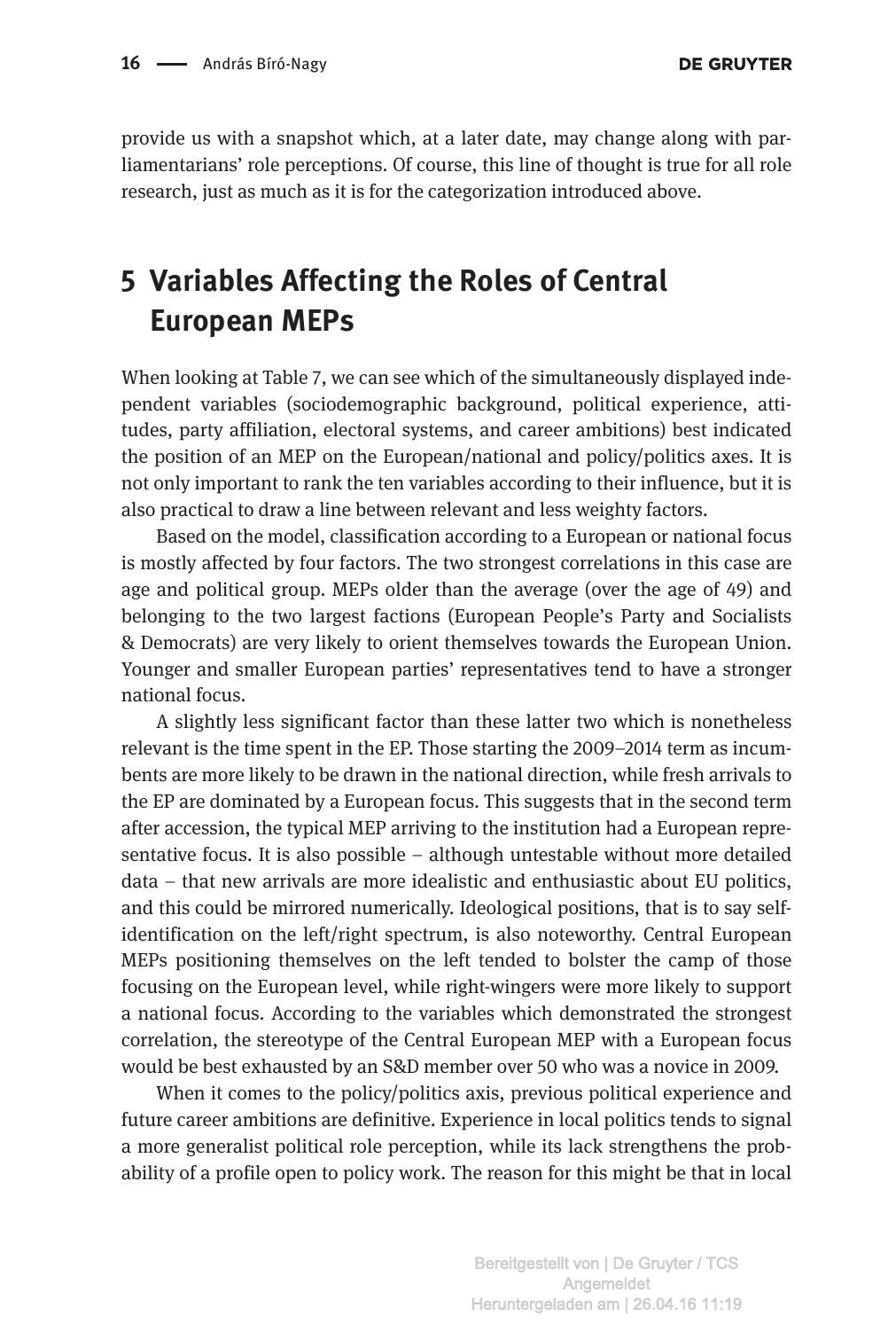| Independent variables**                                     |                 | European focus* | Politics focus* |        |  |
|-------------------------------------------------------------|-----------------|-----------------|-----------------|--------|--|
|                                                             | <i>p</i> -Value | Exp(B)          | <i>p</i> -Value | Exp(B) |  |
| Sex                                                         | 0.257           | 4.154           | 0.887           | 0.834  |  |
| Age                                                         | 0.045           | 54.551          | 0.405           | 3.631  |  |
| Experience in government                                    | 0.323           | 4.510           | 0.749           | 0.640  |  |
| Experience in local politics                                | 0.779           | 0.691           | 0.066           | 12.162 |  |
| Future political ambition                                   | 0.578           | 2.104           | 0.106           | 6.112  |  |
| Political group                                             | 0.041           | 44.840          | 0.857           | 0.815  |  |
| Support for European integration                            | 0.461           | 0.302           | 0.998           | 1.000  |  |
| Left-right self-identification                              | 0.130           | 10.990          | 0.998           | 1.000  |  |
|                                                             | 0.265           | 0.120           | 0.588           | 0.512  |  |
| Electoral system<br>First term in office – not an Incumbent | 0.064           | 14.794          | 0.121           | 5.187  |  |
| Nagelkerke R <sup>2</sup>                                   |                 | 0.62            |                 | 0.61   |  |
| Hit rate in null model                                      |                 | 60.50%          |                 | 67.40% |  |
| Ratio of correctly predicted cases                          |                 | 88.40%          |                 | 83.70% |  |

**Table 7:** Logit Models Estimating Politicians' Roles, *n*= 44.

Source: Own calculations.

\*Description of dependent variables: All dummies are variables. European focus: 1 = MEPs classified as having a European focus according to the factor and cluster analyses; Politics focus: 1 = MEPs classified as Politicians by the factor and cluster analyses. Shaded areas indicate those independent variables that explain the dependent variables the most.

\*\*Description of independent variables: For an easier comparison of odd ratios, all variables are dummies: sex: 1 = male, age: 1 = over 49 (the relevant date is 2009); experience in government: 1 = has experience; experience in local politics: 1 = has experience (mayor, local government representative, member of regional government); future political ambitions: 1 = would like to remain in the EP in 10 years, 0=did not choose this option; political group: 1=member of EPP or S&D; pro-European integration: in comparison with the sample average, MEP is more dedicated to deepening integration (marked at least 7 on a scale of 1–10); left-right self-identification: classified him/herself as more left-wing (on a scale of 1–10, where 1 indicates the most left-wing position, MEP marked him/herself as a 5 at most); electoral system: 1 = ran in a preferential voting system, 0 = got in on a closed list; first term in office: 1 = was not an MEP prior to 2009.

politics (in the case of MEPs, characteristically in positions such as mayors or leaders of regional government) there is less of a need to specialize in a specific area of policy than as a former member of a national parliament or, especially, the executive. The more generalist approach of local politics goes hand in hand with the avoidance of policy-centered roles in the EP. We should add that the nature of the electoral system in the model shows a significant overlap with having experience in local politics. 13 of the 15 MEPs with experience in local politics got into the EP through preferential voting lists. If we did not know data on prior careers, the significance of the electoral system would be greater in the model.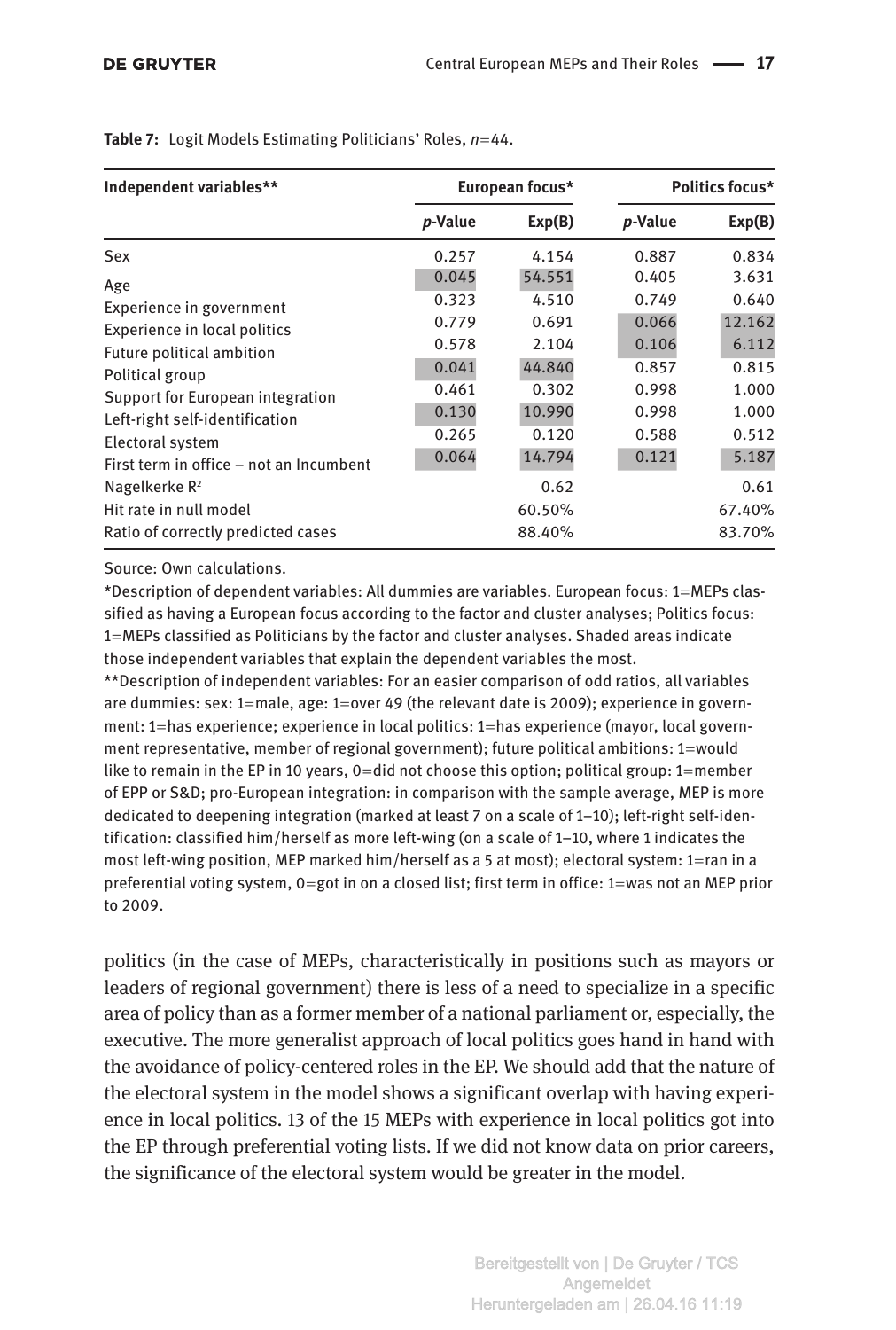The MEPs who see themselves in the legislative body in the long term are more likely to be Politicians than Policy-makers. Returning to national legislatures was not an appealing prospect for either group, but Policy-makers felt that becoming a member of a national executive was a much more appealing venture.

It is useful to mention the importance of time spent within the institution in the case of the Politician/Policy-maker split. Incumbents were represented in greater numbers among Policy-makers. Based on the data, it cannot be decided if this is the result of the learning process within the EP or if the ones who stayed for another term after the 2004–2009 cycle were those who adopted the profile of a Policy-maker. In either case, MEPs who started their second term in 2009 were characteristically more favorably inclined towards policy than newcomers. According to the three most strongly correlating variables, the Central European generalist Politician is a first-timer MEP coming from local politics who envisions him or herself remaining in the newly acquired office even after 10 years.

On the whole, it can be said of the models based on the European/national and policy/politics axes that they help forecasting the roles of MEPs. Time spent in the EP, age, previous political experience, European political group and career ambitions are extraordinarily important information if we would like to determine a parliamentarian's dominant role perception. Categorization is further advanced by knowing the position on the left-right spectrum. As such, socio-demographic factors, attitudes and political socialization together influence the formation of roles. If we are familiar with these parameters, we are likely to be able to predict which dominant role an MEP will adopt.

It is important to emphasize that identifying variables which provide explanations reinforces previous results: it is actually important to distinguish European/national and policy/politics dimensions. Further evidence of this is that different variables explain the position occupied in these two dimensions, apart from the incumbency variable which has substantial explanatory power in both cases. In conclusion, what was proven is that the European/national and policy/ politics dimensions have different roots.

# **6 The Roles of Central European MEPs and their Activities**

In addition to what determinants influence the role orientations of Central European MEPs, it is useful to review the relationship that exists between various roles and the work of legislators, because the roles are, naturally, not only made of attitudes but also of behavioral characteristics. The activities of parliamentarians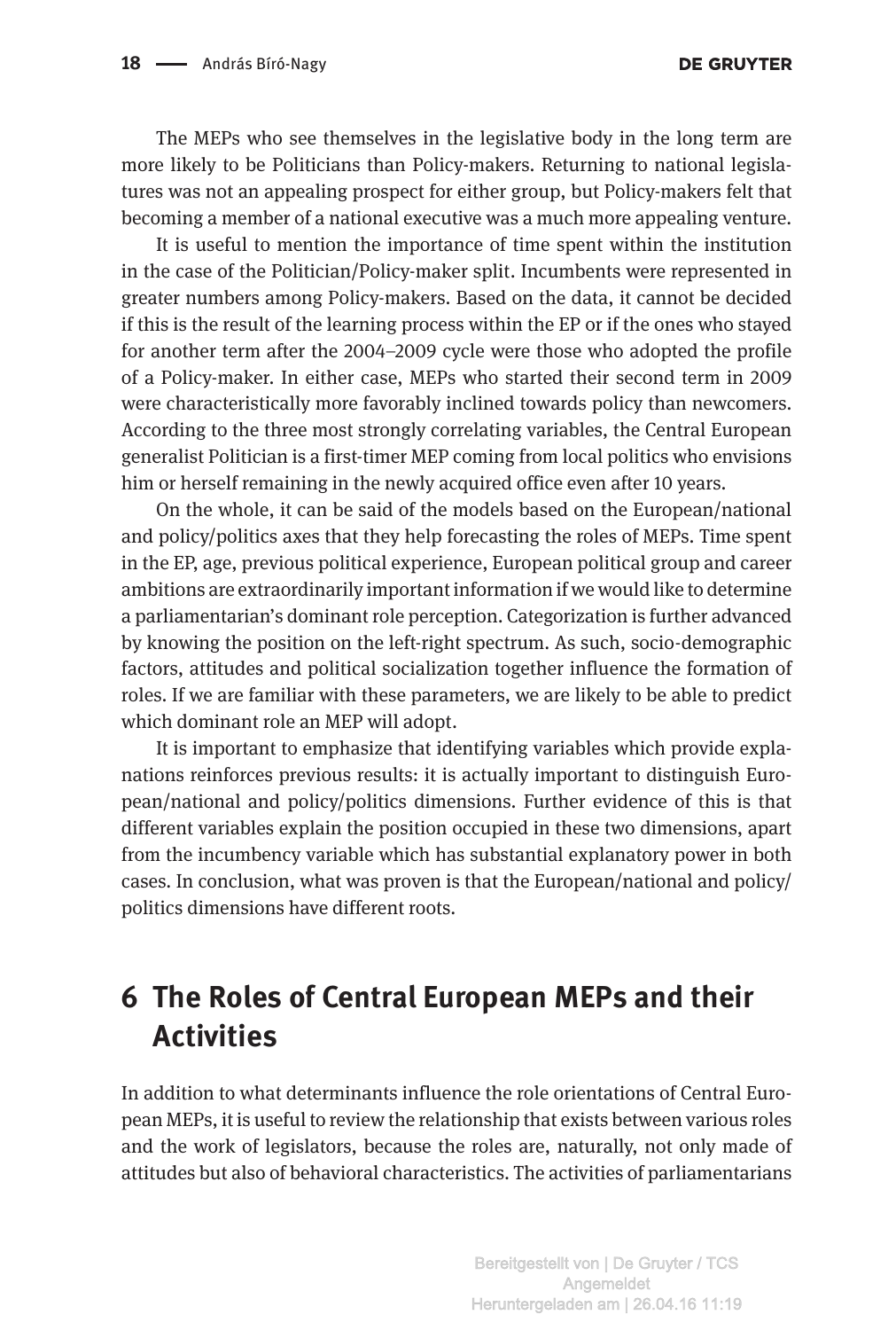must be split into two parts: officially documented activities inside the European Parliament and all other work conducted outside of the institution.

#### **6.1 The Roles of Central European MEPs and their Activities in the EP**

Orientation towards politics or policy is very visible when we look at what parliamentary activities MEPs spend their energy on (Table 8). In the three policy-related parliamentary genres (being a rapporteur, drafting opinions and submitting amendments) both the National Policy-Makers and EU Policy-makers of the 2009–2014 term were much more active than National Politicians and EU Politicians. A Central European MEP who has a Policy-maker profile generally received four rapporteur assignments during the 2009–2014 term, while the same indicator was less than two among those who were classified as having the role perception of a Politician. Among National Politicians, there was only one legislator who applied for such a task and actually succeeded in receiving it, too. The large gap between the two profiles is also apparent when we look at drafting opinions. During the examined period, the average for Central European MEPs in this field was 2.5, with Policy-makers having more experience in this realm and Politicians underperforming. EU Policy-makers were also ahead of the curve in amendments. With an average of 70 amendments, they outperformed National Politicians by a 3.5 multiplier, but they appreciably surpassed EU Politicians and National Policy-makers, too.

In the field of politics-type activities (plenary speeches, motions for resolutions, parliamentary questions, and written declarations), it can be deduced that Policy-makers are not less active than Politicians. National Policy-makers are especially active in supporting motions for resolutions which tend to bear symbolic relevance, and in posing parliamentary questions. The latter are very important, because they are the main MEP-level manifestations of the oversight function over the Commission and the Council. Consequently, they are great tools for National Policy-makers for proving to public opinion and their parties that they will indeed check up on EU institutions in matters which are relevant in terms of the national interests of their own countries. At the same time, EU Policymakers are the most active in plenary speeches, which signals a type of general hyperactivity, and, concomitantly, that they are not narrowing their foci only on policy tools but making use of all available genres.

Concerning concrete numbers, Central European MEPs who have a Politician profile are not more active in politics-type activities than Policy-makers, but within their own activities these actions have a bigger role. While the activities of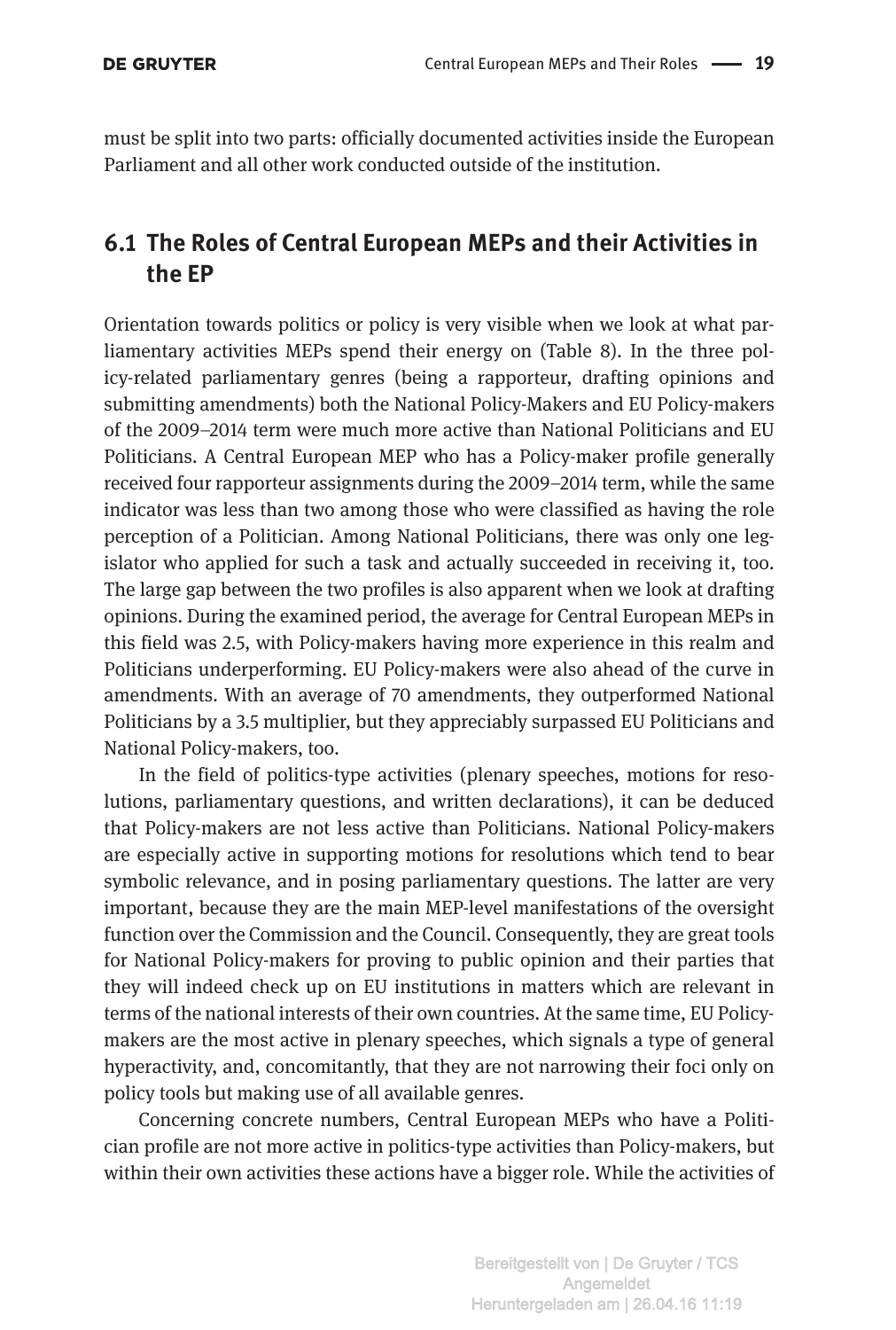|                                                                                       | Plenary<br>speeches            | <b>Motions for</b><br>resolutions | questions<br>Parliamentary | Written<br>declarations | <b>Reports</b> | Opinions        | Amendments                         |
|---------------------------------------------------------------------------------------|--------------------------------|-----------------------------------|----------------------------|-------------------------|----------------|-----------------|------------------------------------|
| National Politician                                                                   | 134.25                         | 1.25                              | 14.25                      | $\zeta$                 | 0.25           | $0.25**$        | $19**$                             |
| EU Politician                                                                         |                                |                                   | 29.45                      | 2.09                    |                |                 | $48.82$<br>53.77<br>53.77<br>55.36 |
| National Policy-maker                                                                 | 139.82<br>111.77               | 34.36<br>62.23                    | 41                         | 2.23                    | 3.85           | $1.64$<br>3.46* |                                    |
| EU Policy-maker                                                                       | 151.56                         | 51.63                             | 30.13                      | 1.5                     | 4.19           | 2.94            |                                    |
| <b>WEPs</b><br>All Central European P                                                 | 135.3                          | 45.86                             | 31.73                      | 1.73                    | 3.18           | 2.52            |                                    |
| Source: Own calculations, original data from Votewatch.eu.<br>Significance levels: *s | $sig. < 0.1, ** sig. < 0.05$ . |                                   |                            |                         |                |                 |                                    |

**Table 8:** The Activities of Central European MEPs in the European Parliament According to Role types, 2009–2014.

Table 8: The Activities of Central European MEPs in the European Parliament According to Role types, 2009-2014.

Bereitgestellt von | De Gruyter / TCS Angemeldet Heruntergeladen am | 26.04.16 11:19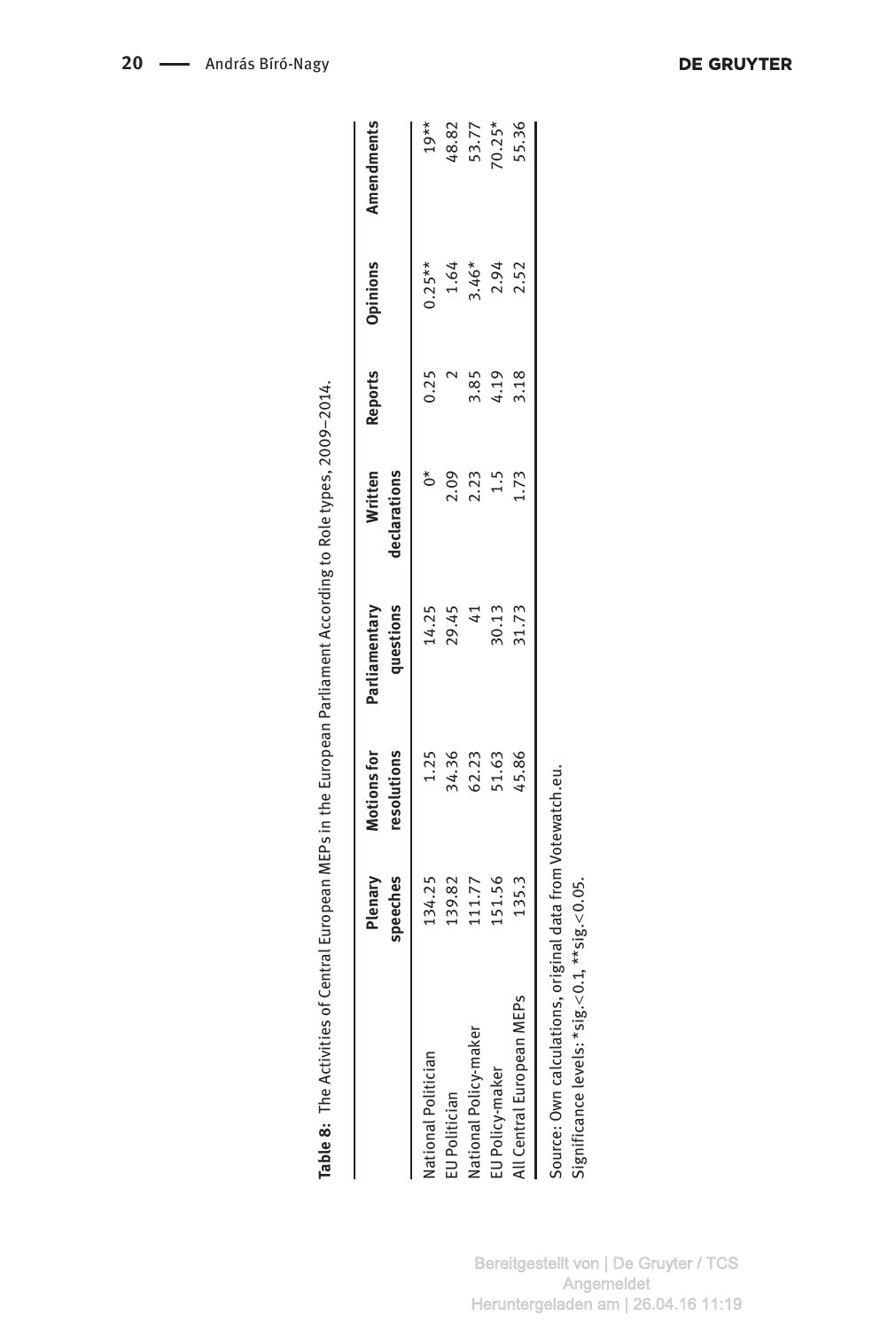Policy-makers expand to all genres to at least an average degree, Politicians can only say this about politics-type tasks. On average, National Politicians and EU Politicians tend to deliver more speeches in plenary sessions than National Policy-makers, and, in this regard, they are not that far behind EU Policy-makers, the most active group. Other than this, National Politicians do not reach the average in any other forms of activity, which shows an overall passivity towards policy, and a distance from political genres which are somewhat more difficult to mediatize. In all of their activities, EU Politicians outdo National Politicians. When compared with National Politicians, they use parliamentary questions, motions for resolutions and written statements more, and they are not as passive in the field of policy as their nationally focused peers.

Based on the data, it can be stated that role orientations are detectable in MEPs behavior within the European Parliament. MEPs with a politics focus show average political activity, but they undertake much less policy work – they resolutely keep away from policy dossiers. Policy-makers use political tools to an average degree, but they are extraordinary in spending their energy on policy genres.

#### **6.2 The Roles of Central European MEPs and their Activities Outside of the EP**

The work of MEPs cannot be understood in its totality without analyzing activity outside of the institution. Because of the intra-institutional focus of most academic studies we have a large amount of knowledge about what happens in the European Parliament, but we know very little about how MEPs cultivate relationships with the outside world – the public lives of their own countries, the press and other EU bodies. This direction for examination is also relevant because MEPs' extra-parliamentary activity is institutionalized by the so-called green week, an initiative which assigns a week each month for work within the constituency. The survey research conducted with Central European MEPs included some questions which are suitable for drawing a few conclusions about the extra-parliamentary dimension of role perceptions. When discussing the research results, it is useful to distinguish between networks outside of politics and the strength of relationships with political actors who are not in the EP.

Table 9 shows the frequency of Central European MEPs' relationships, according to their own admissions, with non-political actors broken down by role types. All four analyzed categories show below-average intensity for EU Politicians. This coincides with the usual passivity experienced by generalist Politicians, while the European focus seems to weaken the motivation for prioritizing relationships with journalists and citizens.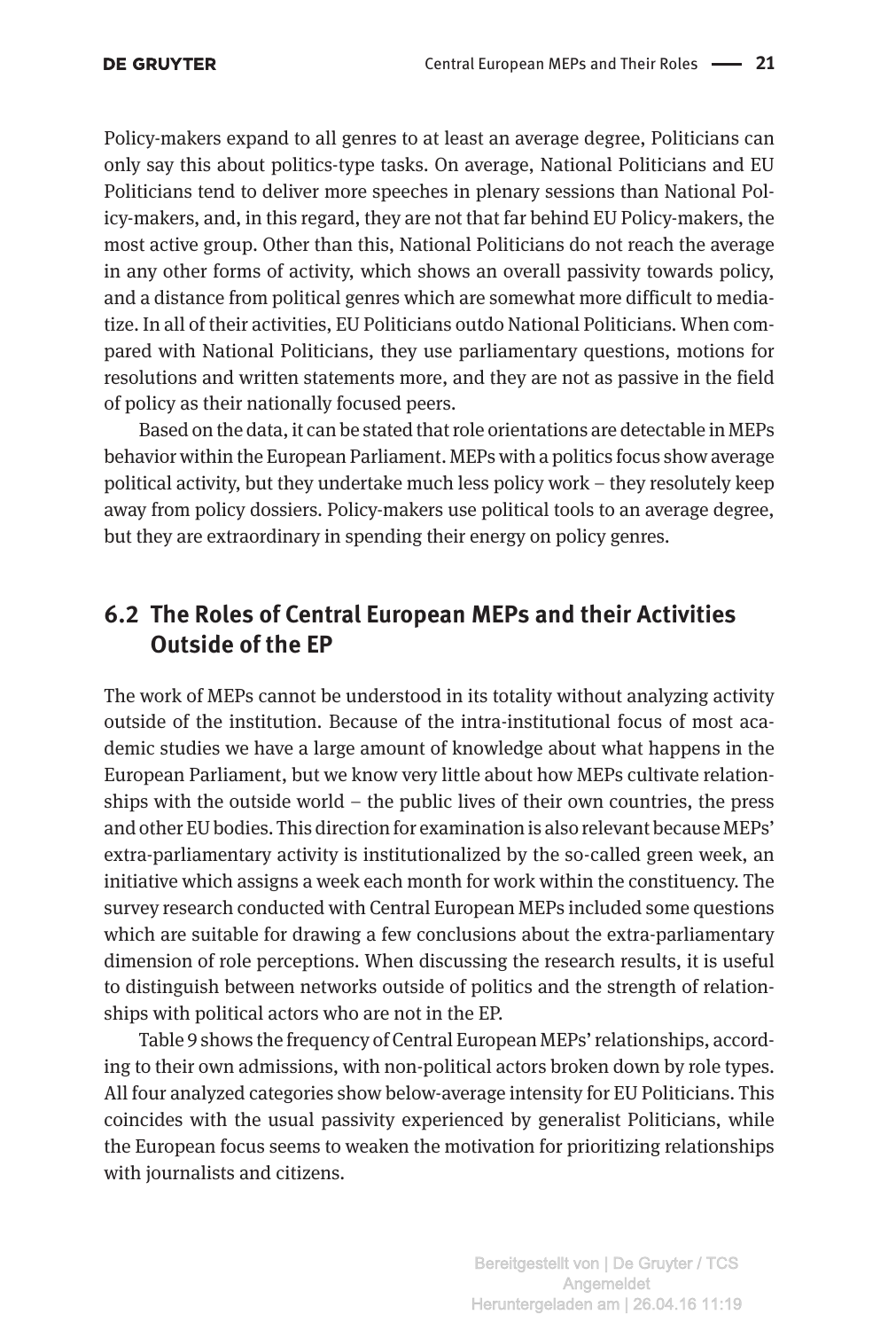|                           | <b>National</b> | <b>EU</b> | <b>National</b> | EU       | <b>All Central</b><br>Politician Politician Policy-maker Policy-maker European MEPs |
|---------------------------|-----------------|-----------|-----------------|----------|-------------------------------------------------------------------------------------|
| Individual citizens       |                 |           |                 |          |                                                                                     |
| At least weekly           | 75              | $36.4*$   | 61.5            | 70.6     | 60                                                                                  |
| At least monthly          | 25              | $36.4**$  | 30.8            | 29.4     | 31.1                                                                                |
| Organized interest groups |                 |           |                 |          |                                                                                     |
| At least weekly           | $\Omega$        | 18.2      | 30.8            | 17.6     | 20                                                                                  |
| At least monthly          | 50              | 27.3      | 38.5            | 52.9     | 42.2                                                                                |
| Lobbyists                 |                 |           |                 |          |                                                                                     |
| At least weekly           | $\Omega$        | 18.2      | 15.4            | 23.5     | 17.8                                                                                |
| At least monthly          | $0***$          | 9.1       | 38.5            | $41.2**$ | 28.9                                                                                |
| <b>lournalists</b>        |                 |           |                 |          |                                                                                     |
| At least weekly           | 50              | 36.4      | 23.1            | 52.9     | 40                                                                                  |
| At least monthly          | 0               | 27.3      | 69.2            | 35.3     | 40                                                                                  |

**Table 9:** Frequency of Central European MEPs' Relationships with Non-Political Actors Outside of the EP According to Role Types (*n*= 45, percentage).

Source: Own research, EPRG 2010.

Original question: How frequently are you in contact with the following groups, people, or institutions?

Significance levels: \*sig.<0.1, \*\*sig.<0.05.

Three of the four National Politicians meet with voters each week, and the fourth also confesses to monthly contact at minimum. However, it was conspicuous that two out of the four are completely passive when it came to keeping in touch with non-politicians, while the other two meet with journalists at least on a weekly basis and with interest groups monthly. None of them meet with lobbyists at least monthly.

Analyzing the frequency of non-EP relationships also proves that EU Policy-makers are active in all areas, and that extra-parliamentary interest groups and lobbyists know that they are the ones to be targeted for achieving tangible results. Two-thirds of EU Policy-makers meet with lobbyists and organized pressure groups at least on a monthly basis, which is the highest rate among all role types. In addition to this, they do not neglect relationships with journalists and citizens either. Seventy percent of EU Policy-makers meet with their constituents each week, and half of them welcome journalists with similar commonness. On a monthly basis, all politicians in this category meet with electors, and almost everyone gives interviews to the press frequently. Thus EU Policy-makers really can be viewed as political actors who are active in all fields. They are not only familiar with the EP's policy processes, but their activity is generally extraordinary.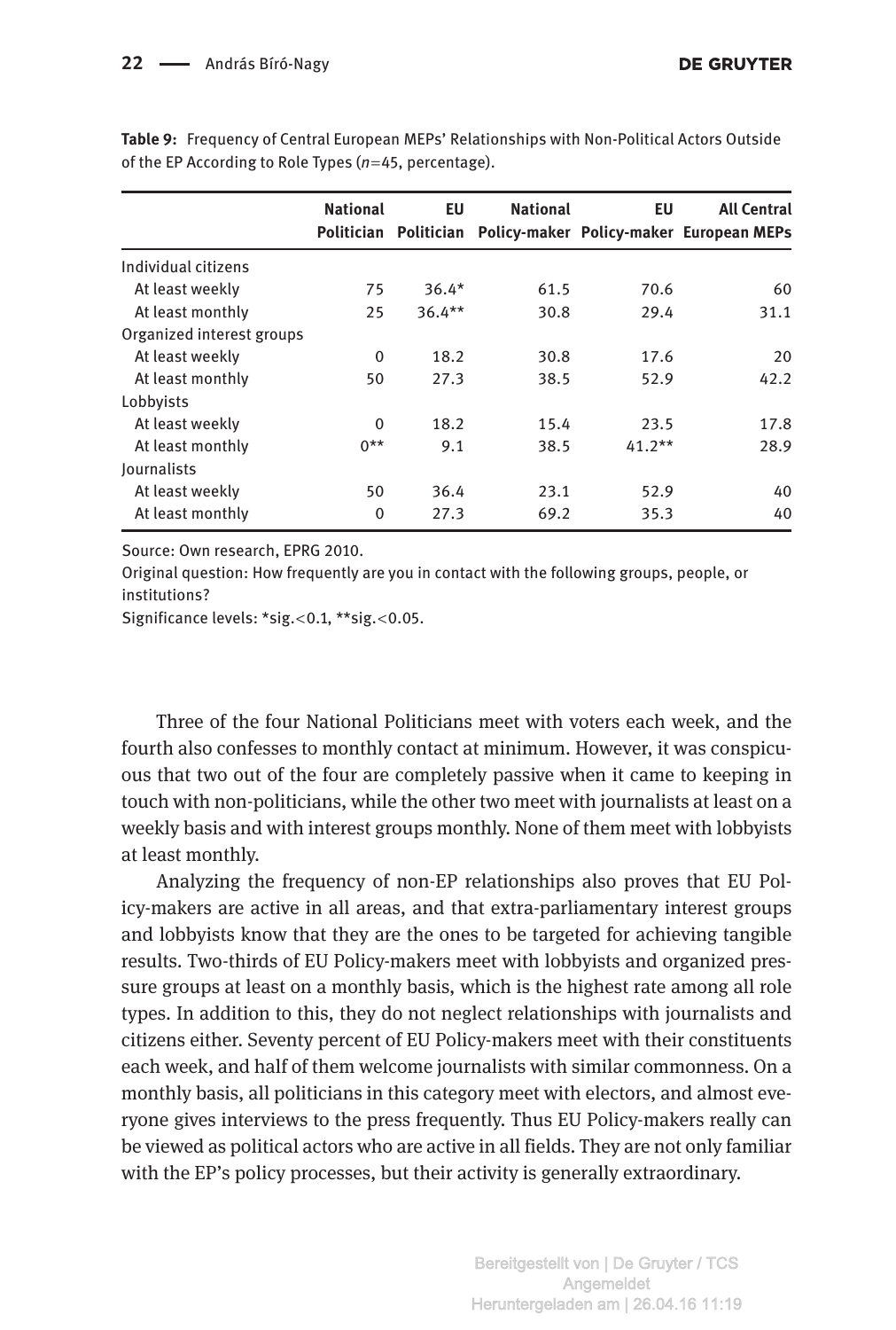#### **DE GRUYTER**

The frequency of National Policy-makers' relationships with non-political actors is average or extraordinary in all areas. Notably, almost all of them give interviews to the press at least monthly, though there are much fewer politicians among them who meet journalists weekly than among EU Policy-makers. Half of National Policy-makers meet with lobbyists monthly, two-thirds of them with organized interest groups, and almost all with constituents. Generally speaking they are more active in cultivating non-political relationships outside of the institution than MEPs with a politics focus, but their activity levels lag somewhat behind that of EU Policy-makers. The real differences – as it was visible with behavior inside the EP – are not along the national/European axis, but along the policy/politics divide. One of the best examples for this is the frequency of relationships nurtured with lobbyists. While EU Politicians and National Politicians rarely give accounts of such meetings, these are wide-spread among National Policy-makers and EU Policy-makers.

It is also interesting to look at what ties exist between Central European MEPs and non-EP political actors (Table 10). Among the questions, there were elements prodding both national and European politics. The results reinforce previously visible trends. National Politicians are characterized by general passivity when it comes to EU political actors, and even in connection with other MEPs from their own countries. All of them stay in contact with MPs of their own countries, however, and they meet with the members of their national governments and party leaderships. In theory, EU Politicians could treat nurturing relationships with the leaderships of their parliamentary factions as an absolute priority. Nonetheless, in the case of Central European MEPs, this is not so. When compared with National Policy-makers and EU Policy-makers, they are less active is in this field as well: less than two-thirds of EU Politicians keep in touch with the leaders of their parliamentary groups, while the same indicator for Policy-makers is 90%. EU Politicians do not have substantial relationships with the European Commission either, including both Commissioners and officials. In their case, the European focus means a weaker link with their national political elites. The strength of their ties to the leaders of their national parties and MPs is below average, and it is particularly week with members of their national governments.

The relationships of the two groups of Policy-makers have comparable fortitude in many respects except when it comes to the European Commission, to which EU Policy-makers have stronger ties. A National Policy-maker focus does not mean a stronger connection with domestic politics. The cause for this, once again, might be that the European activities of EU Policy-makers are not executed to the detriment of other relationships; they also take care to build strong national links necessary for re-election.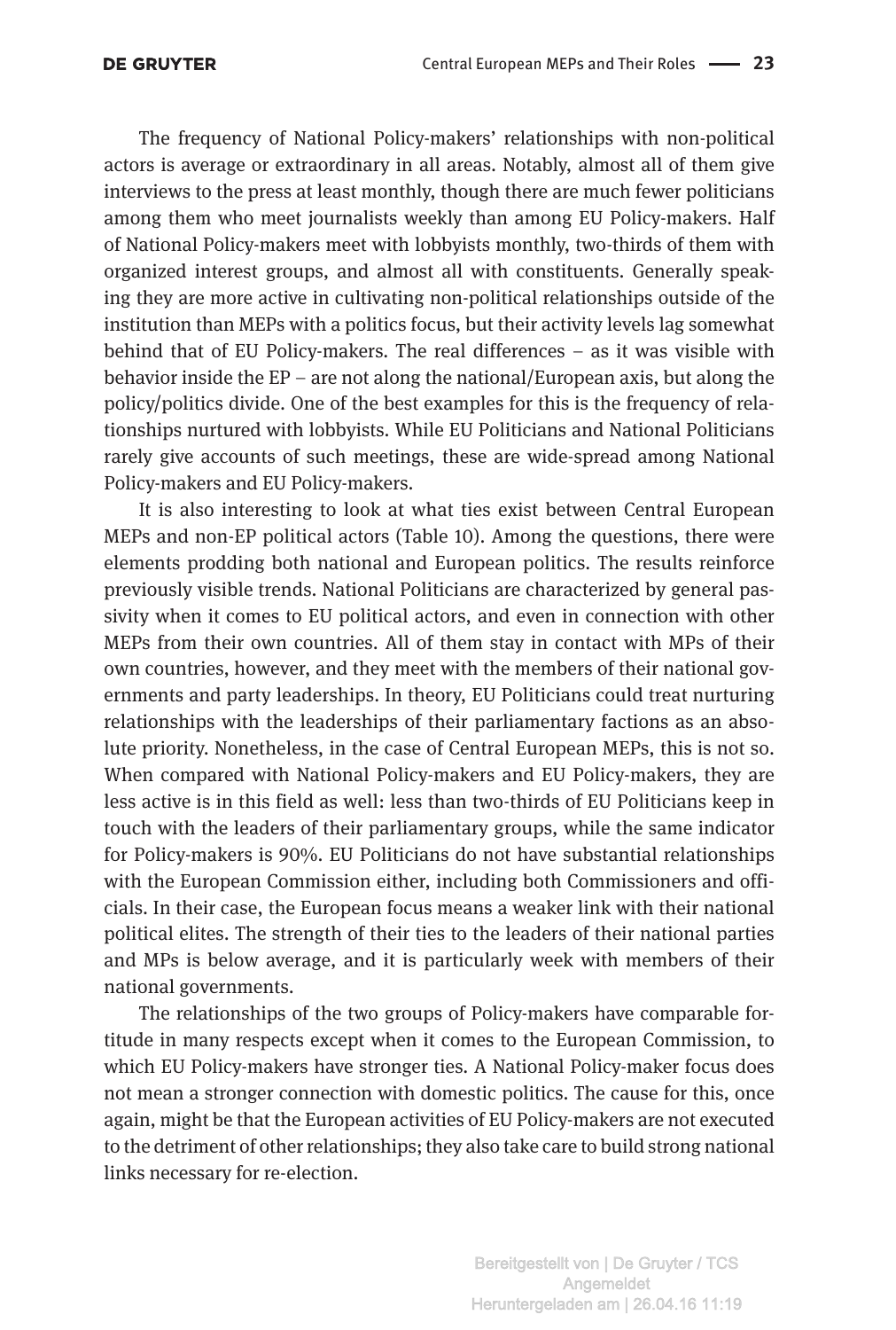|                                            | <b>National</b><br><b>Politician</b> | EU<br>Politician | <b>National</b><br><b>Policy-maker</b> | EU<br>Policy-maker | <b>All Central</b><br><b>European MEPs</b> |
|--------------------------------------------|--------------------------------------|------------------|----------------------------------------|--------------------|--------------------------------------------|
| Leaders of my European political group     |                                      |                  |                                        |                    |                                            |
| At least weekly                            | 25                                   | 18.2             | 30.8                                   | $47.1*$            | 33.3                                       |
| At least monthly                           | $0***$                               | 45.5             | 61.5                                   | 41.2               | 44.4                                       |
| MEPs of other parties from my member state |                                      |                  |                                        |                    |                                            |
| At least weekly                            | $\mathbf{0}$                         | 54.5             | $15.4*$                                | 52.9               | 37.8                                       |
| At least monthly                           | $25**$                               | 27.3             | 76.9                                   | 29.4               | 42.2                                       |
| Officials in the European Commission       |                                      |                  |                                        |                    |                                            |
| At least weekly                            | $\Omega$                             | $\Omega$         | $\Omega$                               | $35.3***$          | 13.3                                       |
| At least monthly                           | $0***$                               | $0***$           | $76.9*$                                | 58.8***            | 44.4                                       |
| <b>European Commissioners</b>              |                                      |                  |                                        |                    |                                            |
| At least weekly                            | $\Omega$                             | $\Omega$         | $\Omega$                               | $\Omega$           | $\Omega$                                   |
| At least monthly                           | $0^*$                                | $9.1**$          | 46.2                                   | $64.7**$           | 40                                         |
| Members of my national political party     |                                      |                  |                                        |                    |                                            |
| At least weekly                            | 75                                   | $18.2**$         | 61.5                                   | 52.9               | 48.9                                       |
| At least monthly                           | $\mathbf{0}$                         | 81.8             | 30.8                                   | 41.2               | 44.4                                       |
| Members of my national party executive     |                                      |                  |                                        |                    |                                            |
| At least weekly                            | $\Omega$                             | 18.2             | 30.8                                   | 23.5               | 22.2                                       |
| At least monthly                           | 75                                   | 54.5             | 53.8                                   | 70.6               | 62.2                                       |
| MPs from my national parliament            |                                      |                  |                                        |                    |                                            |
| At least weekly                            | 50                                   | 9.1              | 23.1                                   | 23.5               | 22.2                                       |
| At least monthly                           | 50                                   | $36.4***$        | 46.2                                   | 58.8               | 48.9                                       |
| Ministers from my national government      |                                      |                  |                                        |                    |                                            |
| At least weekly                            | $\mathbf 0$                          | 9.1              | 7.7                                    | $\Omega$           | 4.4                                        |
| At least monthly                           | 75                                   | 18.2             | 46.2                                   | 41.2               | 40                                         |

**Table 10:** Frequency of Central European MEPs' Relationships with Political Actors Outside of the EP According to Role Types (*n*= 45, percentage).

Source: Own research, EPRG 2010.

Original question: How frequently are you in contact with the following groups, people, or institutions?

Significance levels: \*sig. < 0.1, \*\*sig. < 0.05, \*\*\*sig. < 0.01.

When it comes to the European Commission, according to the responses of Central European MEPs, National Policy-makers also seek out their colleagues in the executive and Commissioners when their cause, typically of national relevance, mandates this. For EU Policy-makers, it is essential to maintain close contact with the European Commission. Two-thirds of EU Policy-makers have the networks for monthly audiences with European Commissioners, which, when compared to other role types, is exceptional.

It can be concluded that most Central European MEPs do keep an eye on the actors of national politics and nurture a close relationship with them. A slight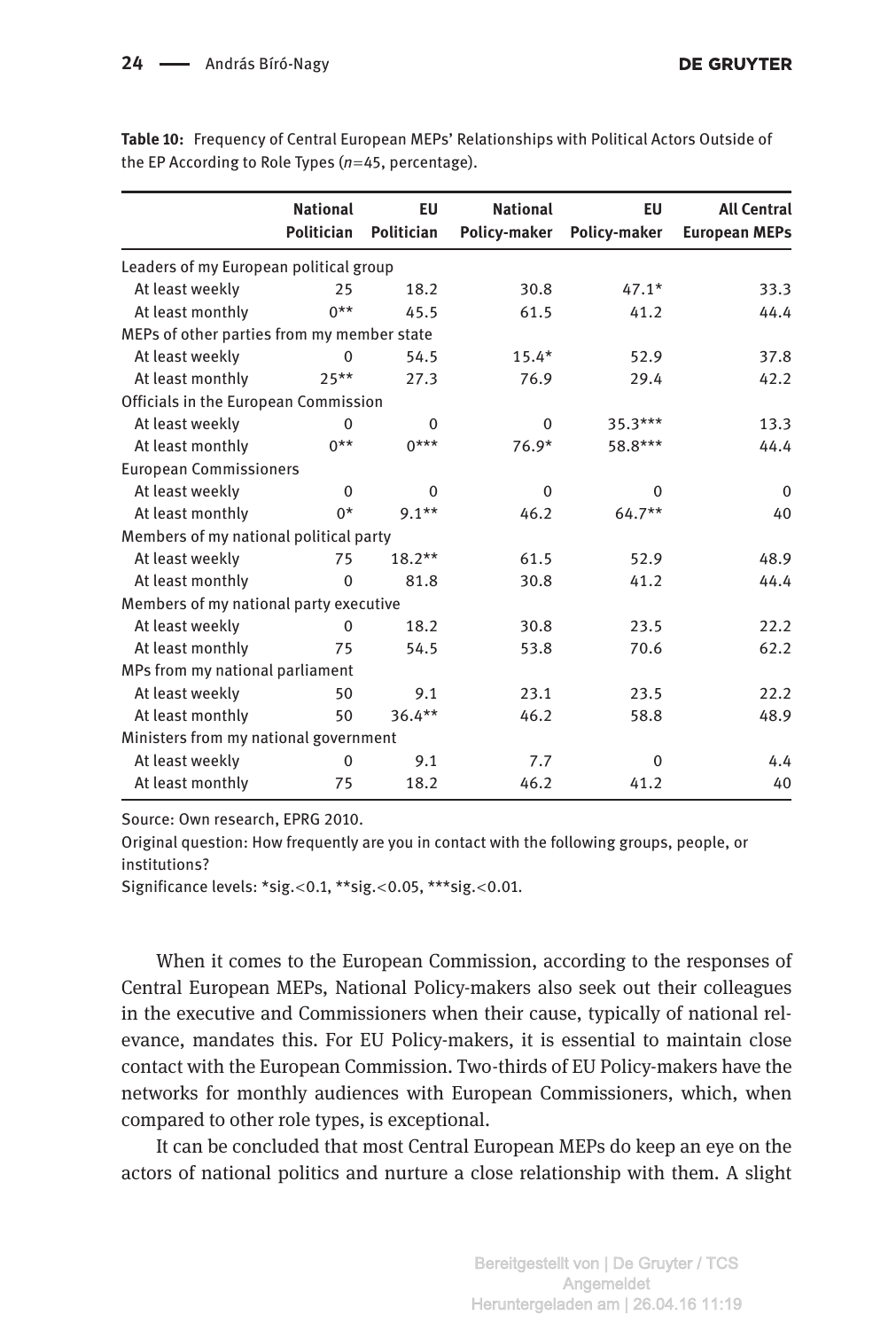exception to this is the group of EU Politicians, but they also often speak to national party leaders, who are key to re-election. The general difference between the activities of Policy-makers and Politicians is also observable in the field of non-EP relationships. This is very discernible in terms of attention paid to the European Commission, but it can also be traced in relation to the strength of relationships maintained with journalists, lobbyists and interest groups.

# **7 Conclusion**

To identify the role orientations of Central European MEPs, in line with the standards of neo-institutionalist elite research, I used the attitudes of politicians as a starting point. The described role types are not subjective constructions but coherent attitudinal structures based on quantitative research utilizing the analysis of responses provided by MEPs. The results of the survey reinforced the hypothesis that both the policy/politics and European/national axes are suitable for classifying Central European MEPs (H1). Due to the special institutional position of the EP and its internal functioning, these two dimensions cover a dilemma which exists in the lives of all MEPs. They necessitate a strategic response to the problem of what an MEP should spend the scarce resources of time and energy on in terms of representation. Through the poles of these two axes, four types of ideals become visible. Consequently, the four possible role types are National Politicians, EU Politicians, National Policy-makers and EU Policy-makers.

Multivariate analyses confirmed that socio-demographic factors, attitudes and political socialization all influence the role orientations of MEPs. The institutional framework and personal preferences both proved to be important, and this strengthened the practical relevance of the neo-institutionalist theoretical framework. Time spent in the EP, age, the nature of previous political experience, party affiliation, left-right self-definition and future career ambitions are parameters which allow for a fairly accurate assessment of a politician's role orientation. One important research result is that the policy/politics and European/national axes have different roots; they are explained by different variables. In the former, the most important determining factors are previous political experience and career ambitions. In the latter, the most precise indicators of a politician's position are age, political group and left-right self-definition. The only factor which aids the forecasting of an MEP's role orientation in both dimensions is time spent in the EP, otherwise known as the incumbency factor.

Activity trends inside and outside of the EP demonstrate that the dimensions used to demarcate role orientations are detectable in the behavior of Central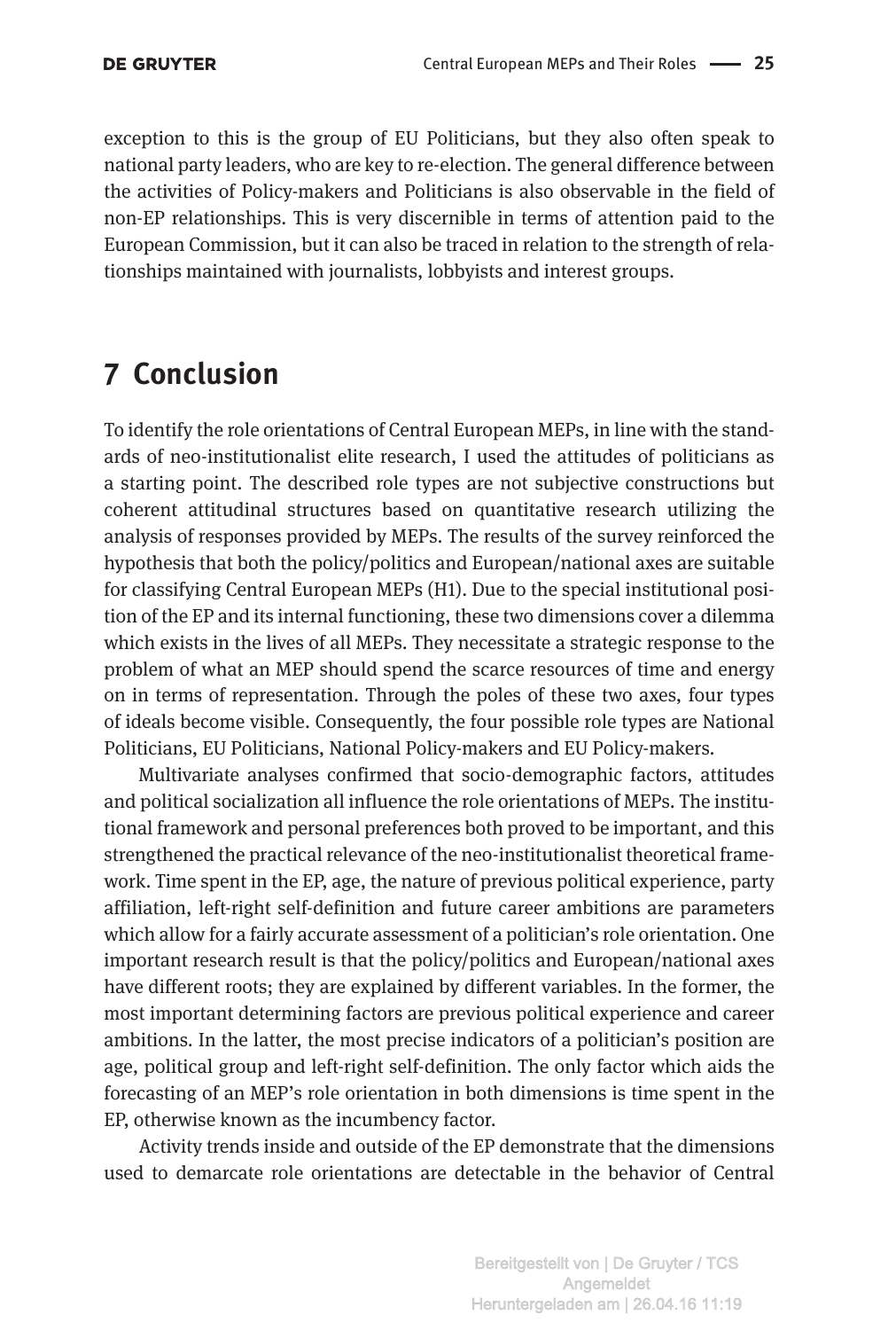European MEPs. The differences between politics and policy orientations are visible in officially documented parliamentary genres (H2). As rapporteurs, in the preparation of opinions, and in submitting amendments, individuals with a policy profile are considerably more active than Politician MEPs. Those with more of a generalist and politics-oriented profile favor plenary speeches, but EU Politicians are active in submitting questions to other EU institutions as well. The fact that Policy-makers show signs of above average activity in policy genres does not mean that they shy away from more political tools (plenary speeches, motions for resolutions, parliamentary questions and written statements). EU Policy-makers are the most omnivorous representatives. In addition to doing the most amount of work, their political activity does not lag behind their politics-profiled peers. As such, this shows a universal hyperactivity on the part of EU Policy-makers which consists of average political and above average policy work. Those with a Politician profile tend to generally be more passive than their Policy-maker colleagues. They keep a strict distance from policy, but they obviously favor political tools.

Within the EP, the fracture is clear between policy and politics, as expected. When looking at the frequency of activities outside of the EP, however, the difference between European and national foci is verified only partially (H3). The main reason for this is the above-mentioned versatility of EU Policy-makers. Not only do they create strong networks within the European institutional framework, but they also pay attention to nurture ties with national public life. The hypothesis which follows from the European/national focus, according to which nationallyoriented representatives formulate closer ties with their country's public life, is fulfilled only partially. When viewed against EU Politicians the difference is indeed visible, and it favors National Politicians and National Policy-makers. In other words, the hypothesis applies to National MEPs, but out of those with European profiles it only applies to politics-focused individuals. In the case of the latter, the European orientation weakens motivation to keep in touch with constituents and the press back home. While a policy/politics orientation is very much identifiable in terms of intra-EP activity, the European/national focus is less apparent in work outside of the EP, thanks to the hyperactivity of European Policy-makers.

In the field of activities outside of the EP, the significance of the policy/politics axis is detectable, too. It is almost exclusively true that only MEPs open to policy-making seek contact with the European Commission, and it is them who lobbyists and other interest groups try to connect with. Those with the profile of a National Politician and EU Politician have almost no contact with these actors. This is understandable, since the European Commission has a strong policy-making character, and also because lobbyists know that public policy dossiers are affected best through Policy-makers.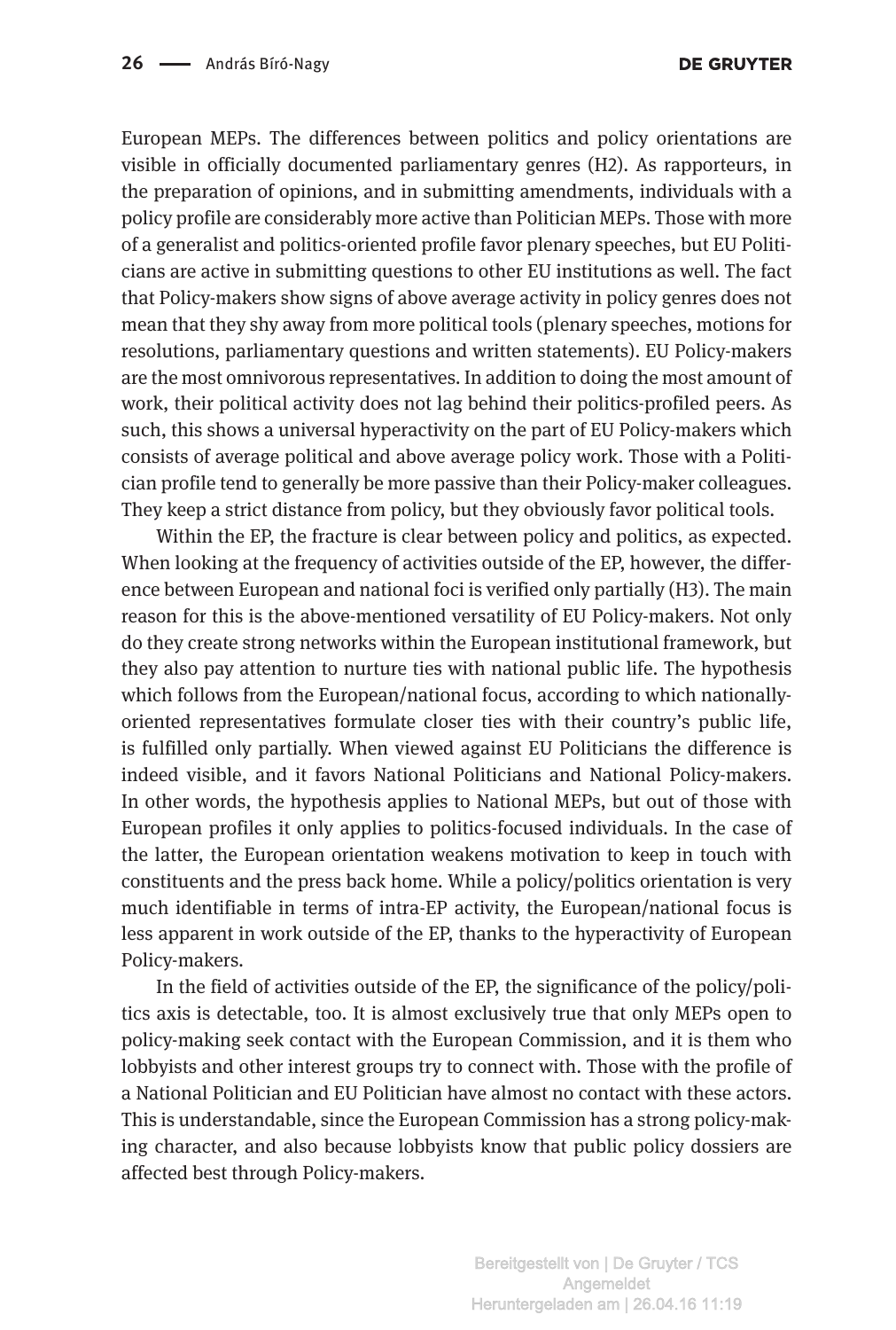The political roles sketched out in this study form coherent attitudinal and behavioral structures, but this does not mean that MEPs cannot be open to multiple directions. As it is true for the literature on political roles in general, in this case, too, the roles are not exclusive. Instead, it is much more adequate to speak of dominant roles. Clear-cut roles are rare, the categories outlined in this paper are rather useful to show the most characteristic faces of Central European MEPs. Through the example of legislators from the Czech Republic, Hungary, Poland, Slovakia and Slovenia, it was possible to get closer to understand what motivates MEPs and how adopted roles correlate with their everyday legislative activities.

### **References**

- Bíró-Nagy, András (2010) "Európai Parlament: Politikai elfekvő vagy ugródeszka?," Kommentár, 5(2):97–107.
- Blomgren, Magnus and Olivier Rozenberg (2012) *Parliamentary Roles in Modern Legislatures.* London: Routledge.
- Corbett, Richard, Francis Brendan Jacobs and Michael Shackleton (2011) *The European Parliament, 8th edition*. London: John Harper Publishing.
- Farrell, David and Roger Scully (2003) "MEPs as Representatives: Individual and Institutional Roles," Journal of Common Market Studies, 41:269–288.
- Farrell, David, Simon Hix and Roger Scully (2011) EPRG MEP Survey Dataset: 2011 Release. Retrieved from: [http://www2.lse.ac.uk/government/research/resgroups/](http://www2.lse.ac.uk/government/research/resgroups/EPRG/MEPsurveyData.aspx) [EPRG/MEPsurveyData.aspx.](http://www2.lse.ac.uk/government/research/resgroups/EPRG/MEPsurveyData.aspx)
- Hix, Simon, Abdul Noury and Gerald Roland (2007) *Democratic Politics in the European Parliament*. Cambridge: Cambridge University Press.
- Hix, Simon and Abdul Noury (2009) "After Enlargement: Voting Patterns in the Sixth European Parliament," Legislative Studies Quarterly, 34(2):159–174.
- Hix, Simon and Bjorn Høyland (2013) "Empowerment of the European Parliament," Annual Review of Political Science, 16:171–189.
- Hix, Simon, Tapio Raunio and Roger Scully (2002) "Fifty Years On: Research on the European Parliament," Journal of Common Market Studies, 41(2):191–202.
- Judge, David and David Earnshaw (2008) *The European Parliament.* Basingstoke, Hampshire: Palgrave Macmillan.
- Katz, Richard (1997) "Representational Roles," European Journal of Political Research, 32(2):211–226.
- McElroy, Gail (2006) "Committee Representation in the European Parliament," European Union Politics, 7(1):5–29.
- Navarro, Julien (2008) Parliamentary Roles and the Problem of Rationality: an Interpretative Sociology of Roles in the European Parliament. Paper presented at "Parliamentary and representative roles in modern legislatures," European Consortium for Political Research Joint Sessions of Workshops, Rennes, France.
- Navarro, Julien (2012) "The Cognitive Rationality of Role Choices. Evidence from the European Parliament." In: (M. Blomgren and O. Rozenberg, eds.) *Parliamentary Roles in Modern Legislatures.* London: Routledge, pp. 184–210.